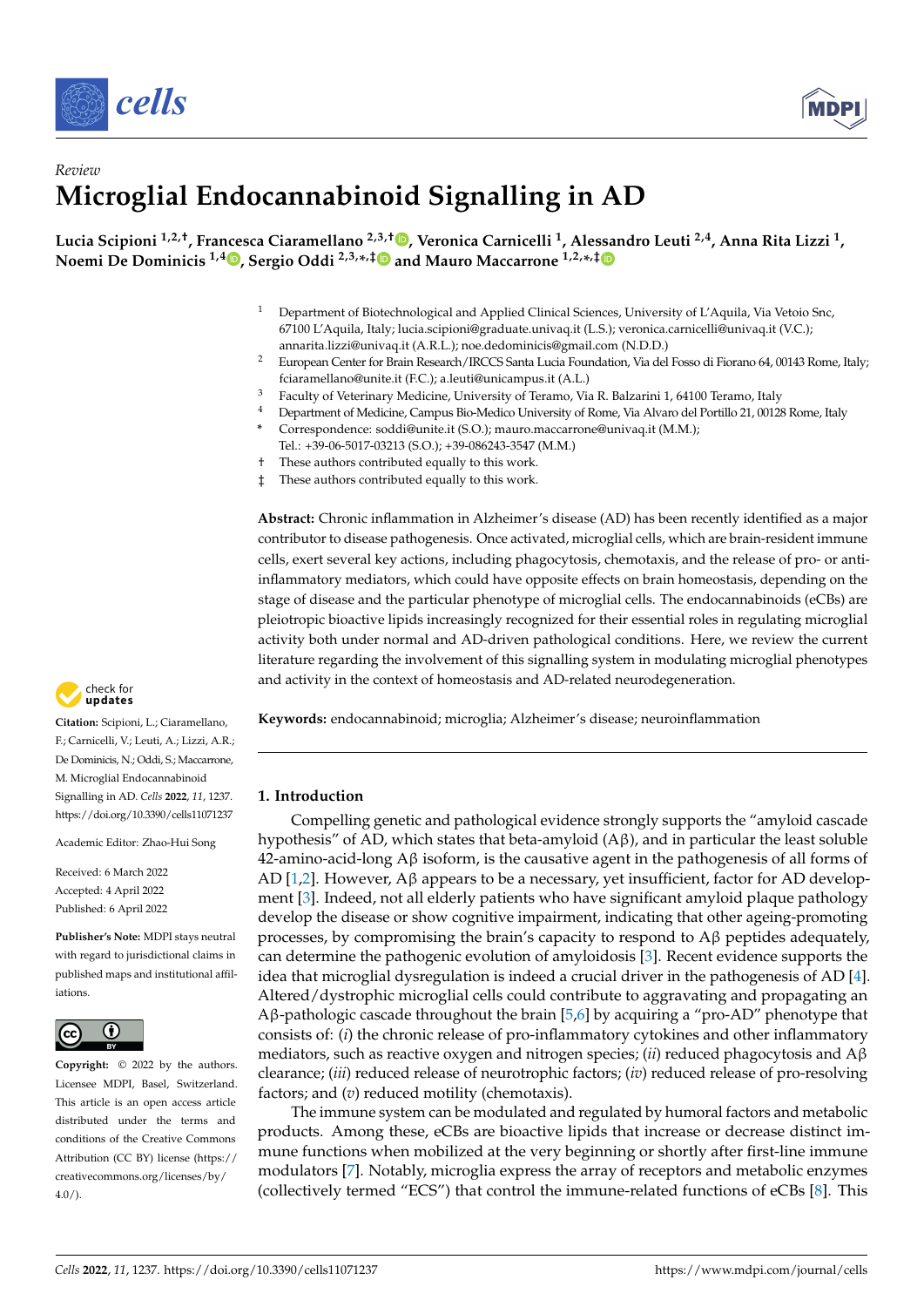system displays a wide distribution throughout the body and is involved in many adaptive responses to stressful internal and/or environmental insults. During the last few years, the brain ECS—by virtue of its capability of orchestrating neuromodulatory, anti-excitotoxic, anti-inflammatory/pro-resolutive, and anti-oxidative actions—has emerged as a key player in several neurodegenerative disorders, including AD [\[9\]](#page-15-8).

In this review, we highlight the relevance of eCBs signalling in microglial physiology and its therapeutic potential to maintain/restore microglial homeostatic functions in the context of AD. A brief overview of the ECS is presented to summarize its key components and the different signalling pathways that it can elicit. Then, the possible roles of eCBs in microglial biology are discussed, describing how these bioactive lipids may regulate the cellular processes involved in the homeostasis of the normal and diseased brain, such as phagocytosis, chemotaxis, cytokine/neurotrophic factor release, microglial differentiation, and activation. Finally, current evidence that supports the idea that targeting microglial ECS may represent a valuable disease-modifying strategy for AD is briefly described and commented on.

## **2. Microglia**

Microglia, the resident immune defence in the brain, modulates the development, activity and plasticity of the central nervous system (CNS). To perform these complex functions, microglia adopt different activation states/phenotypes, depending on the microenvironment, which engage them in neuroinflammation, tissue repair, and even pro-resolutive inflammatory processes [\[10](#page-15-9)[,11\]](#page-15-10).

## *2.1. Microglial Functions and Phenotypes*

Microglia represent highly versatile cells that play a pivotal role in the neurobiological, neuroinflammatory and neurophysiological homeostasis of the CNS in both health and disease. Often referred to as brain-resident macrophages—a definition that has been often criticized due to the ontogenetic and functional differences between these two cell types microglia maintain neuroinflammatory homeostasis by interacting with other immune cells (e.g., T cells) and by releasing a vast array of pro- and anti-inflammatory cytokines and endogenous lipids, such as eCBs, arachidonic acid-derived autacoids and pro-resolving mediators [\[12](#page-15-11)[–14\]](#page-15-12); on the other hand, they also participate in pivotal brain functions, such as the elimination of dead neurons and cell debris [\[14\]](#page-15-12), synapse pruning and, to a minor extent, the regulation of the synaptic neurotransmitter tone.

In general, "resting" microglial cells exhibit a highly ramified appearance that gives them the ability to constantly survey the surrounding brain parenchyma, as they look for the presence of danger-, pathogen- or resolution-associated molecular patterns (DAMP, PAMP and RAMP, respectively) through their vast array of recognition systems represented by Toll-like receptors (TLRs), Nod-like receptors (NLRs), C-type lectin receptors (CLRs) and RIG-like receptors (RLRs), altogether referred to as pattern recognition receptors (PRRs) [\[15,](#page-15-13)[16\]](#page-16-0). In particular, PRRs expressed on microglia surfaces recognize any molecular signal that indicates damage or cell stress, including ATP, nucleic acids, necrotic cells and cell debris and, relevant to this review, misfolded proteins such as  $A\beta$  species [\[14,](#page-15-12)[15\]](#page-15-13). The recognition of any of these ligands leads to their internalization and the activation of microglia. Although in different neuroinflammatory and neurodegenerative paradigms, microglial cells have been reported to sport quite a vast array of morphologies, their pathological activation generally results in the transition towards an amoeboid phenotype that triggers potent neuroinflammatory reactions through the secretion of cytokines and chemokines [\[17](#page-16-1)[,18\]](#page-16-2). Furthermore, depending on the nature of the recognized stimulus and/or the surrounding milieu to which they are exposed, microglia can assume different profiles, or phenotypes, the equilibrium of which contributes to the onset and outcome of neuroinflammatory and neurodegenerative mechanisms.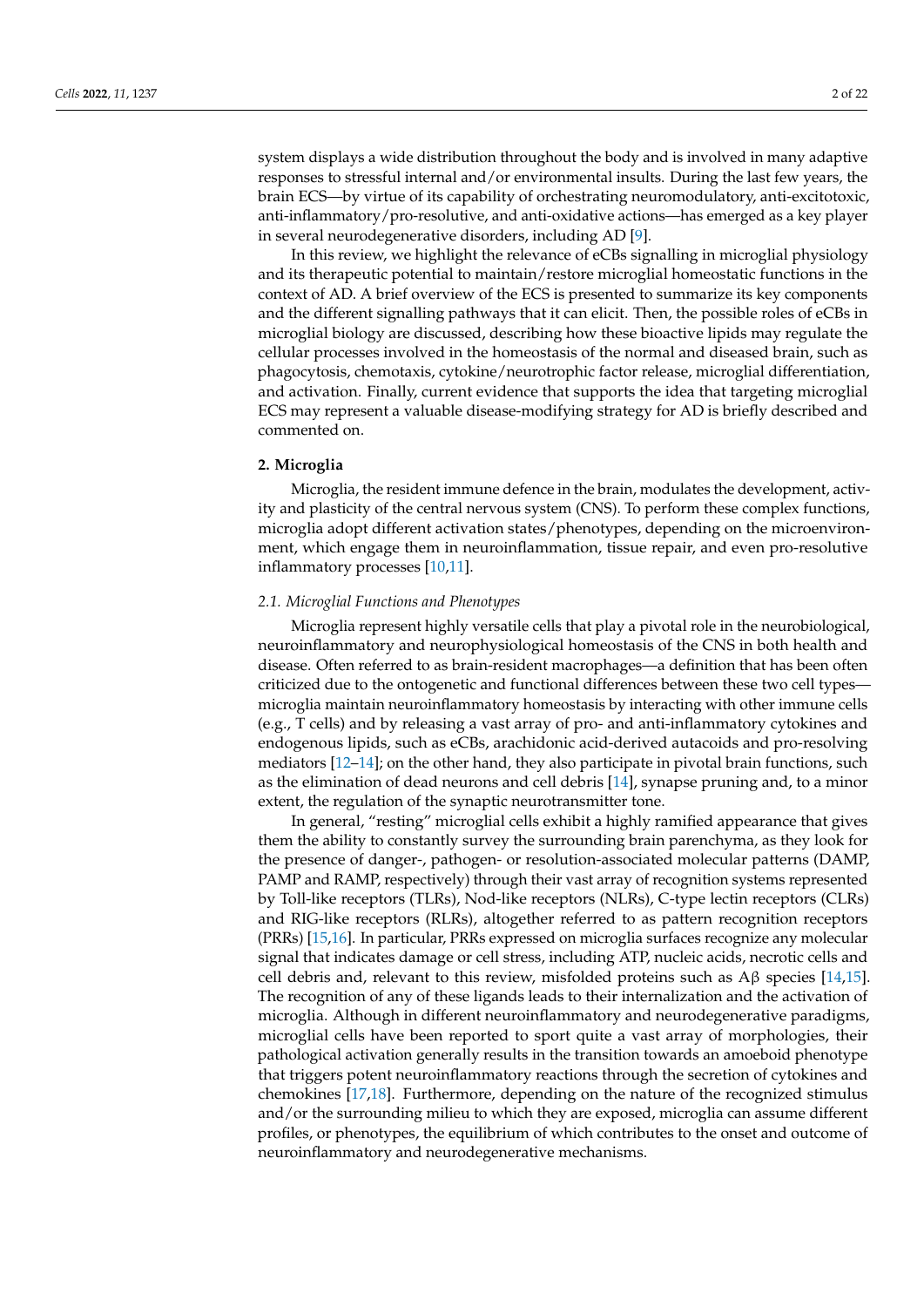### 2.1.1. Microglial Phenotypical Heterogeneity

The past three decades have seen a quite lively debate about the different states that microglial cells can display under physiological and pathological conditions. A common classification that has been widely applied to describe microglia phenotypes—one that mimics the approach used to describe pro- and anti-inflammatory macrophages—involves the use of the M1–M2 dichotomy to describe detrimental or neuroprotective states of microglial cells, respectively [\[19\]](#page-16-3). On the other hand, although a number of microglial markers have been associated with neuroinflammatory or pro-homeostatic properties of these cells, pieces of evidence suggest that microglia exist in vivo as a rather blurred distribution of states, two of which are described by the M1–M2 paradigm [\[20](#page-16-4)[,21\]](#page-16-5).

Relevant to this, although a few surface markers are commonly utilized in several panels to characterize microglia—first and foremost, CD11b, CD68 and HLA-DR—these lack the specificity to differentiate between the discrete states that the M1–M2 dichotomy is supposed to describe (mostly because they can be expressed both on M1- and M2-like cells, though at different levels) [\[22\]](#page-16-6). On the other hand, other markers are currently used to assess the immunophenotypical distribution of microglial cells, including CD14, CD11c, CD16/32, CD33, CD36, CD64, CD163, CD206, CD200 or the triggering receptor expressed on myeloid cells 2 (TREM2) [\[17,](#page-16-1)[22,](#page-16-6)[23\]](#page-16-7). However, their use to univocally distinguish between different microglial profiles, especially in light of the large immunophenotypical and morphological heterogeneity that these cells exhibit, even in different brain locations, is still debated. Unfortunately, the presence of significant differences between human- and mouse-derived cells—a common example being represented by the exclusive presence of F4/80 in mouse microglia and the still-debated expression of arginase-1 in human tissues [\[23\]](#page-16-7)—adds a further layer of complexity to the picture. Finally, a number of genomewide expression profiling studies have failed to individuate sufficient diversity in the microglia population to reduce their diversity to two phenotypes [\[21,](#page-16-5)[24\]](#page-16-8); nonetheless, M1 and M2-like markers are still widely used as a tool to describe the neuroimmune properties of these cells in several neuroinflammatory contexts, including AD. Although in vitro these phenotypes are largely represented in this pure form, classifying these cells in vivo has proven to be more challenging, reflecting the plastic nature of microglia [\[25\]](#page-16-9).

## Pro-Inflammatory-M1-like Microglia

Pro-inflammatory, often referred to as M1-like, microglia are induced by tissue injury and phlogistic soluble factors. In particular, the presence of bacterial components (e.g., LPS) and cellular debris, as well as of IL-1β, IL-8, IFN $\gamma$  and TNF in the surrounding milieu, induces the activation inflammasome complexes, such as NOD-like receptor family pyrin 1 and 3 (NRLP1 and 3) and, consequently, the release of neuroinflammatory factors, such as the pro-inflammatory cytokines (e.g., IL-1α/β, IL-6, IL-23 and TNF), chemokines (e.g., CCL2, CXCL9, CXCL10 and CCL20), co-stimulatory proteins (e.g., CD40 and MHC-II) and the activation of enzymes involved in the induction of oxidative stress (e.g., NADPH oxidase and the inducible nitric oxide synthase (iNOS)), which result in excitotoxicity, neurotoxicity, demyelination and, ultimately, neuronal dysfunction and death [\[14,](#page-15-12)[26,](#page-16-10)[27\]](#page-16-11). Alongside the induction of the aforementioned factors, M1-like polarization is often accompanied by an upregulation of CD11b, CD16/32, CD68 and CD86, with the concomitant activation of typical transcription factors, also previously described for peripheral macrophages, such as NF-kB, STAT1 and STAT3 [\[28\]](#page-16-12).

Interestingly, similar to monocyte-derived macrophages, polarization in microglia also induces dramatic changes in the metabolic profile [\[26](#page-16-10)[,29\]](#page-16-13); indeed, whereas microglial cells seem to mostly rely on oxidative phosphorylation under a surveillance state [\[25,](#page-16-9)[30\]](#page-16-14), M1 polarization drives these cells towards glycolytic/anaerobic metabolism and the consequent production of lactate and reactive species (as reviewed in [\[26\]](#page-16-10)).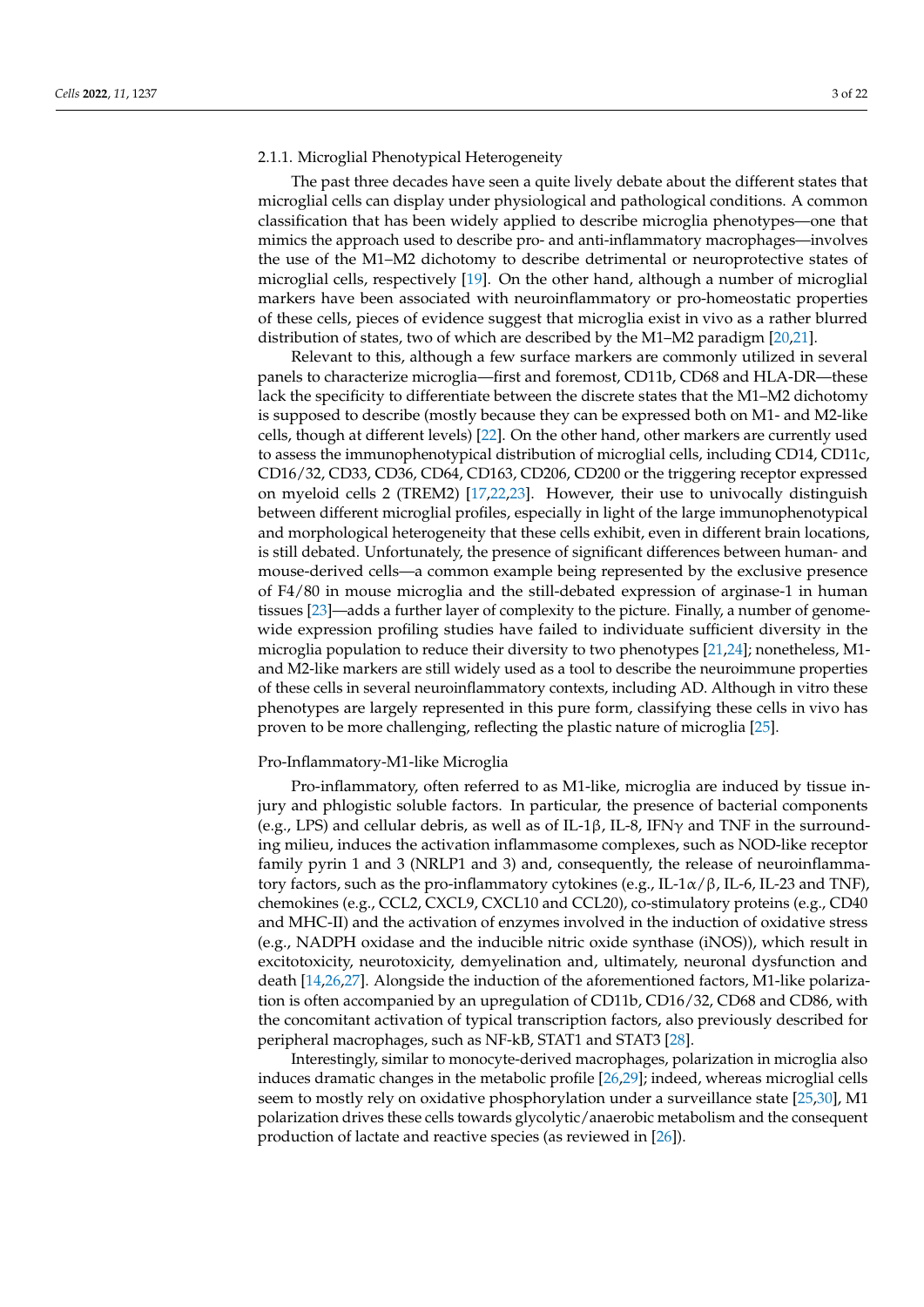Anti-Inflammatory-M2-like Microglia

M2-like microglia possess pro-homeostatic properties and are thought to play a role in the resolution processes. In particular, these cells play a crucial activity in the elimination of cell and myelin debris, dead cells and misfolded proteins that, if not cleared from the brain parenchyma, are primary inducers of neuropathology and degeneration [\[31\]](#page-16-15), as also suggested by the fact that highly phagocytic microglial cells can be found in damaged brain tissue [\[32\]](#page-16-16). On the other hand, defective or dysfunctional microglial phagocytosis has been observed in mouse models of neuropathological or neurodegenerative conditions, such as ischemic stroke, multiple sclerosis and AD [\[33](#page-16-17)[–36\]](#page-16-18). M2-like polarization in microglia is similarly driven by peripheral M2 macrophages and anti-inflammatory/TH2-derived cytokines, such as IL-4 and IL-13 [\[26\]](#page-16-10), with ω-3- and ω-6-derived specialized pro-resolving lipids (SPM) (i.e., resolvins, protectins, maresins, and lipoxins) that enhance their pro-homeostatic properties while blunting the production of pro-inflammatory mediators [\[30](#page-16-14)[,37\]](#page-16-19). In particular, at a molecular level, M2-like polarizing stimuli act by inducing NF-kB-antagonizing transcription factors, such as STAT6, which, in turn, trigger the production of anti-inflammatory cytokines, such as IL-4, IL-10 and TGFβ, as well as chemokines such as CCD22 [\[14](#page-15-12)[,28\]](#page-16-12) and the expression of anti-oxidant factors, such as nuclear factor erythroid 2-related factor (Nrf2) [\[38\]](#page-16-20). Murine cells also display an upregulation of arginase 1 (Arg1), an enzyme that counteracts inflammatory and oxidative damage both through the arginine-dependent biosynthesis of tissue-regenerating polyamines, as well as through the reduction in NO levels, which is achieved by outcompeting iNOS for the availability of their common substrate, arginine [\[25\]](#page-16-9). On the other hand, M2-like microglia are characterized by high expressions of CD206 and CD36, two scavenger receptors involved in the phagocytosis of cell and myelin debris [\[28](#page-16-12)[,39\]](#page-16-21), and by the production of neurotrophic factors, such as the nerve-derived neurotrophic factor (NGF), glial cell-derived neurotrophic factor (GDNF) and brain-derived neurotrophic factor (BDNF) [\[40\]](#page-16-22); in mice, they are characterized by the expression of FIZZ1 and Ym1, two secretory proteins involved in tissue regeneration. Notably, a recent paper also reported a role of the STAT6/Arg1 axis in the induction of anti-inflammatory/pro-resolving functions such as efferocytosis (i.e., the process which, during the resolution of inflammation, leads to the removal of apoptotic cells and tissue debris) [\[41\]](#page-16-23). M1-like cells shift their metabolic state towards glycolysis while shutting down mitochondrial function, whereas M2 mostly rely on oxidative phosphorylation and respiration. This strongly suggests an integration of these several signals in determining the outcome of neuroinflammation in the CNS.

Several works in the past two decades have also described the existence of a number of M2 subtypes that can be obtained in vitro, in macrophages and microglia, through the stimulation with different immunomodulatory ligands: in this taxonomy, "canonical" IL-4/13-stimulated macrophages are defined M2a; on the other hand, M2b are induced by immune complex and TLR or IL1R ligands, while M2c is induced through IL-10/TGF $\beta$  [\[20](#page-16-4)[,42\]](#page-16-24). In general, M2a cells express higher levels of CD206, TGFβ, Fizz1 and Arg1; M2b cells produce IL-10 as well as M-CSF and G-MCSF; M2c cells produce higher levels of scavenger receptors such as CD206, CD163, SR-A1 and B1. It should be noted that this classification describes "cell types" that are obtained in vitro under very controlled conditions, while it is quite likely that in vivo environments are characterized by less-defined phenomena, with microglial cells that display intermediate immunophenotypes.

### *2.2. Microglia and Alzheimer's Disease*

## 2.2.1. General Traits of Alzheimer's Disease

AD accounts for almost 2/3 of the worldwide cases of dementia and cognitive decline, with 1 out of 10 people over 65 years and almost 1 out of 3 over 85 years suffering from this condition worldwide [\[43\]](#page-16-25). It is characterized by massive neuronal death, cortical atrophy and progressive cognitive decline. Although a number of different environmental and genetic causes have been described in this pathology, the cause of the neurodegeneration has been historically linked to the aberrant accumulation of two hallmark protein aggregates,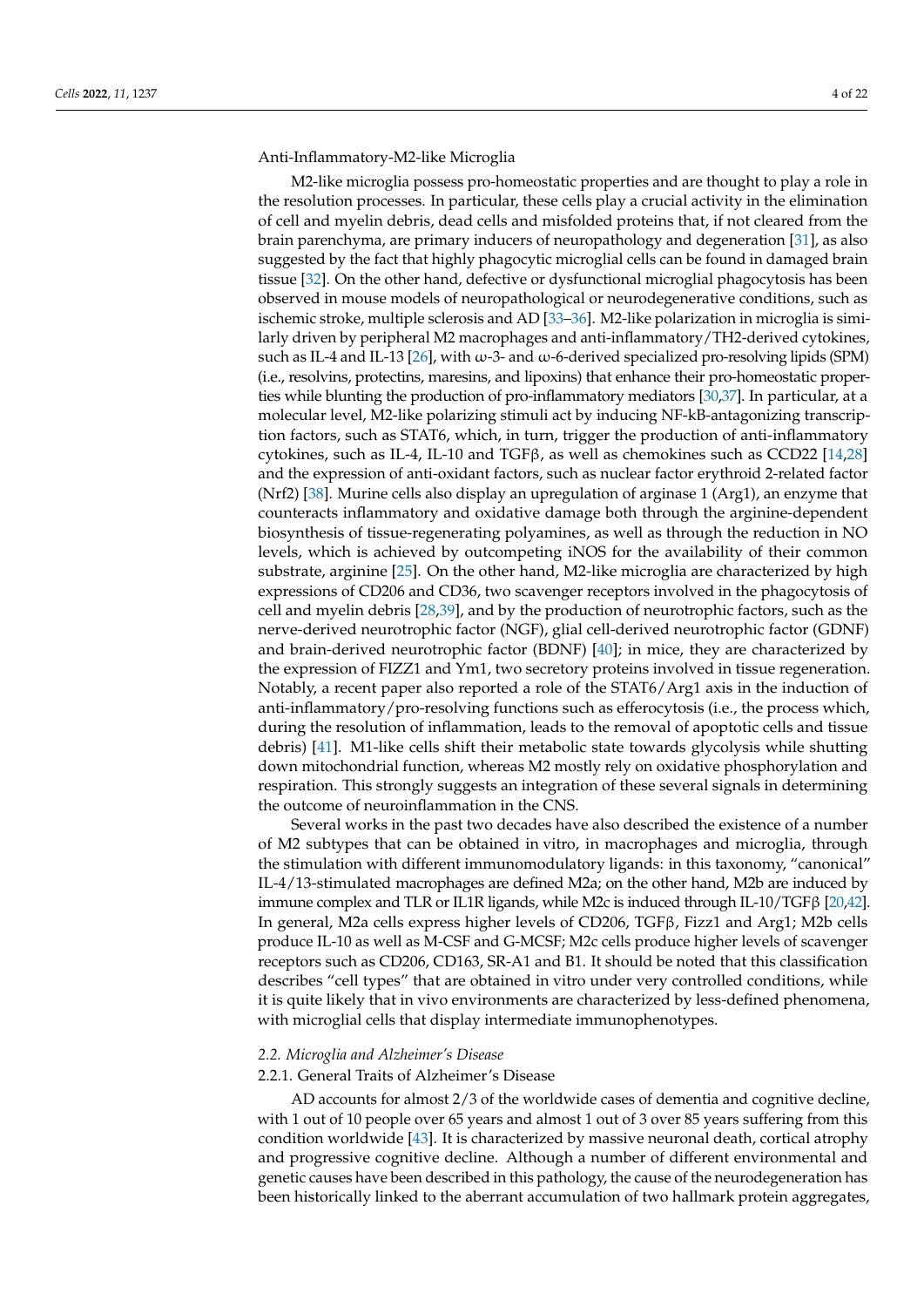which represent pathognomonic signs of AD: (*i*) amyloid-β (Aβ) oligomers and polymers build up in the brain of affected people and constitute the typical plaques that are considered the main cause of neuronal loss and toxicity [\[44\]](#page-16-26); (*ii*) tau, a protein involved in stabilizing the microtubules and controlling axonal trafficking, undergoes pathological modifications that lead to its detachment from the microtubules and its aggregation to form tangles [\[45\]](#page-16-27). Even though amyloid plaques and tau tangles represent historical targets of investigation in this field, neuroinflammation has emerged in recent times as a central cause of neuronal loss in AD, with microglial cells considered to be a primary source in this process.

#### 2.2.2. The Involvement of Microglia in Alzheimer's Disease

Microglia are profoundly involved in the correct functioning of the neuronal tissue, and overactivated or dysfunctional microglia are commonly featured in brain pathophysiology, cognitive decline, and AD, sometimes even preceding the neurological symptoms of the disease. In particular, microglia-induced neuroinflammation seems to represent a pivotal and necessary event in the development of the AD clinical phenotype. Indeed, microglial activation has been reported in patients with MCI- [\[45,](#page-16-27)[46\]](#page-17-0), even in the absence  $A\beta$ aggregates, and in animal models even before the formation of amyloid plaques [\[46–](#page-17-0)[48\]](#page-17-1). Further rationale supporting the role of early neuroinflammation in AD is provided by several recent studies. For example, the inheritance of pathological alleles for genes that are strongly involved in innate and microglial responses (e.g., TREM2, CD33 and complement proteins) represent a genetic risk for the development of AD (as reviewed in [\[14\]](#page-15-12)). Furthermore, microglia-mediated neuroinflammation has proven necessary, alongside aggregates, to induce the neuropathological features of the disease in animal models, and  $\mathbf{A}\mathbf{\beta}$  alone seems to be insufficient to induce symptoms [\[49\]](#page-17-2); however, autoptic samples of asymptomatic patients with high Aβ brain loads also did not display activated microglial cells [\[50\]](#page-17-3). The activation of microglia by  $A\beta$  contributed through the pyrin domain-containing 3 (NLRP3) inflammasome to enhance  $\widehat{A}$ β aggregation and to the tau progression [\[51](#page-17-4)[,52\]](#page-17-5).

Apparently, not only chronically-inflamed microglia is at the base of the clinical symptoms of AD, but the presence of  $A\beta$  seems to act as an enhancer, due to the fact microglial cells can recognize amyloid and tau aggregates as molecular profiles (i.e., PAMPs/DAMPs) through PRR-dependent signalling. This leads to the morphological changes of these cells and to the production of pro-inflammatory cytokines, such as IL-1 $\beta$ , IL-6, IL-8, TNF, as well as reactive oxygen species [\[14\]](#page-15-12). This transition towards disease-associated microglia (DAM), which occurs with the progression of the disease, is characterized by a distinct transcriptomic fingerprint, which features the downregulation of homeostatic genes (e.g., purinergic receptors, Cx3cr1 and Tmem119) and the concomitant upregulation of AD-related genes such as ApoE, cathepsin D (Ctps), lipoprotein lipase (LPL), tyro protein tyrosine kinase binding protein (TyroBP) and Trem 2 [\[40\]](#page-16-22). Of note, other receptors, such as formyl peptide receptor 2 (FPR2, also known as ALX), a G protein-coupled receptor that engages proresolving lipids, has been reported to bind Aβ [\[53\]](#page-17-6). FPR2 displays strong ligand-biased signalling, and is expressed in microglia [\[53\]](#page-17-6), suggesting that AD pathology might also be related to interference between inflammation and resolution networks. Interestingly, the microglial pathology in AD also manifests in the form of aberrant phenotypes and morphologies, in addition to those that were previously described. Indeed, senescent brains display, in general, microglial cells with a lower level of branching [\[14\]](#page-15-12), while other works have reported that the morphology of these cells can significantly change depending on their relationship with amyloid aggregates, with near-plaque microglia displaying altered morphology and electrophysiological properties as compared to other cells that have no contact with A $\beta$  structures [\[54\]](#page-17-7). Of note, the study of microglia in cognitive decline has also led to the recent description and characterization of "dark microglia", an AD-restricted phenotype described in mice prone to develop AD, which displays evident signs of oxidative stress and expresses high levels of CD11b, TREM2 and 4D4 [\[55\]](#page-17-8). These cells are strongly associated with the neurons of the hippocampus, cortex, amygdala and hypothalamus of affected mice, and completely encircle synapses at the level of both axonal terminals and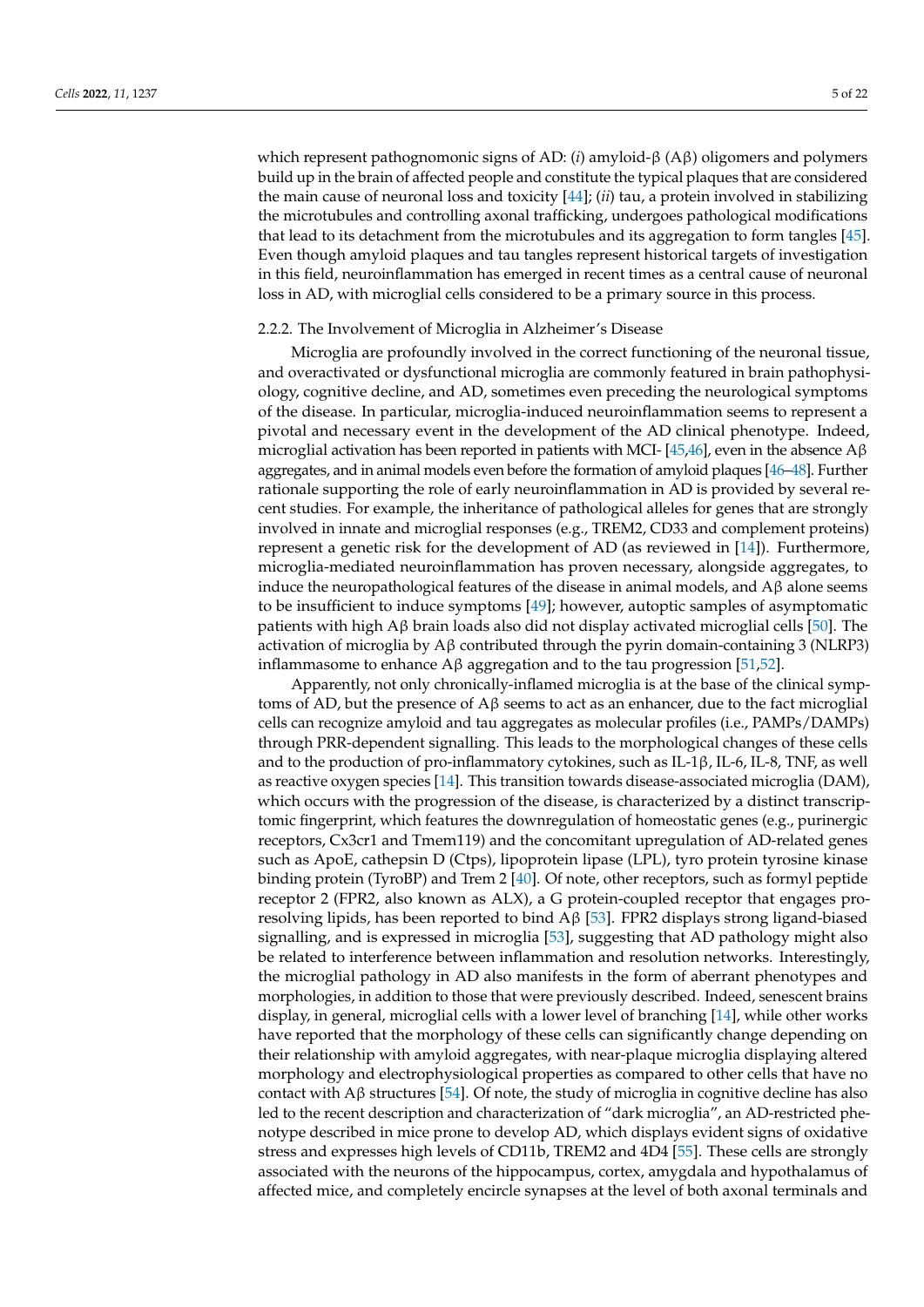dendritic spines, suggesting high levels of synaptic stripping that might be involved in the neuropathology of AD [\[55\]](#page-17-8).

### **3. The Endocannabinoid System**

The eCBs *N*-arachidonoylethanolamine (AEA) and 2-arachidonoylglycerol (2-AG) are lipid messengers acting as endogenous ligands for the cannabinoid receptors  $CB_1$  and  $CB_2$ . Over the past two decades, these signalling lipids have emerged as critical mediators of many aspects of human health and disease, revealing a surprising organizational complexity in the mechanisms of synthesis, transport, and degradation. Although initially described as neuromodulators/neurotransmitters, these bioactive lipids also display multiple and relevant immunomodulatory properties [\[56,](#page-17-9)[57\]](#page-17-10).

### *3.1. eCBs Synthesis and Degradation*

All cells in the body, including those of the immune system, produce AEA and 2-AG, the most studied eCBs. Rather than being pre-synthesized and stored in secretory vesicles, these bioactive lipids are made "on-demand" (i.e., when and where they are needed) by the receptor-stimulated cleavage of precursor membrane phosphoglycerides by several hydrolases.

AEA and 2-AG synthesis occurs through many alternative routes, which can also co-exist in the same cell and contribute to the production of eCBs in a time-, spaceand activity-dependent manner [\[57,](#page-17-10)[58\]](#page-17-11). AEA originates from a phospholipid precursor, *N*-arachidonoylphosphatidyl ethanolamine (*N*ArPE), which is, in turn, formed from the *N*-arachidonoylation of phosphatidylethanolamine via both Ca<sup>2+</sup>-sensitive and Ca<sup>2+</sup>insensitive *N*-acyltransferases (NATs and iNATs) [\[59\]](#page-17-12). *N*ArPE is then converted into AEA by several possible alternative pathways, the most direct of which is catalyzed by an *N*-acylphosphatidylethanolamine-selective phosphodiesterase (NAPE-PLD) [\[60\]](#page-17-13). In macrophages and other immune cells, another alternative biosynthetic pathway for AEA involves the PLC-catalyzed cleavage of *N*ArPE to yield phospho-AEA, which is subsequently dephosphorylated by protein tyrosine phosphatase non-receptor type 22 (PTPN22), a member of PEST family of protein tyrosine phosphatases [\[61](#page-17-14)[,62\]](#page-17-15).

Through the hydrolysis of different arachidonoyl-containing membrane lipids, 2-AG synthesis can potentially occur. The best-studied synthetic route for 2-AG is its synthesis from *sn*-2-arachidonic-containing diacylglycerols (DAGs) [\[63\]](#page-17-16) by one of two DAG lipases (DAGL) isoforms, DAGL $\alpha$  and DAGL $\beta$  [\[64\]](#page-17-17); the latter isoform is expressed more in macrophages, and although its relative brain expression is sparse, it is highly expressed in microglia [\[65\]](#page-17-18). Alternatively, 2-AG can also be synthesized by the dephosphorylation of *sn-2* arachidonoyl-lysophosphatidic acid (LPA) [\[66\]](#page-17-19) via 2-LPA phosphatase; or by the sequential action of PLA1 and a lysophospholipase C (lyso-PLC) [\[67\]](#page-17-20) in *sn-2* arachidonate-containing phosphatidylinositol (PI) and its derivative 2-arachidonoyl-lysoPI, respectively [\[68](#page-17-21)[,69\]](#page-17-22).

The biological effects of eCBs are terminated by cellular uptake followed by intracellular degradation. As very lipophilic compounds, AEA and 2-AG can passively diffuse through the membrane bilayer, even if this process seems to be accelerated by a rapid and selective carrier system (i.e., eCBs membrane transporter, EMT) that is postulated to be expressed in both neurons and glial cells [\[70\]](#page-17-23). Although there is strong indirect evidence for the existence of this transmembrane transport, the molecular identity of the protein(s) involved remains to be assessed. In this context, several lipid-carrier proteins, which assist the movement of eCBs within and outside cells, have been identified, confirming that, despite the current controversy, the eCBs transport system should be further characterized in the future [\[71](#page-18-0)[,72\]](#page-18-1).

Once internalized, eCBs can be hydrolyzed by distinct serine hydrolases. The major AEA catabolizing enzyme is the fatty acid amide hydrolase (FAAH), which releases arachidonic acid and ethanolamine [\[57](#page-17-10)[,70\]](#page-17-23). 2-AG is mainly hydrolyzed by monoacylglycerol lipase (MAGL) [\[73\]](#page-18-2) and, to some extent, by other enzymes, such as FAAH and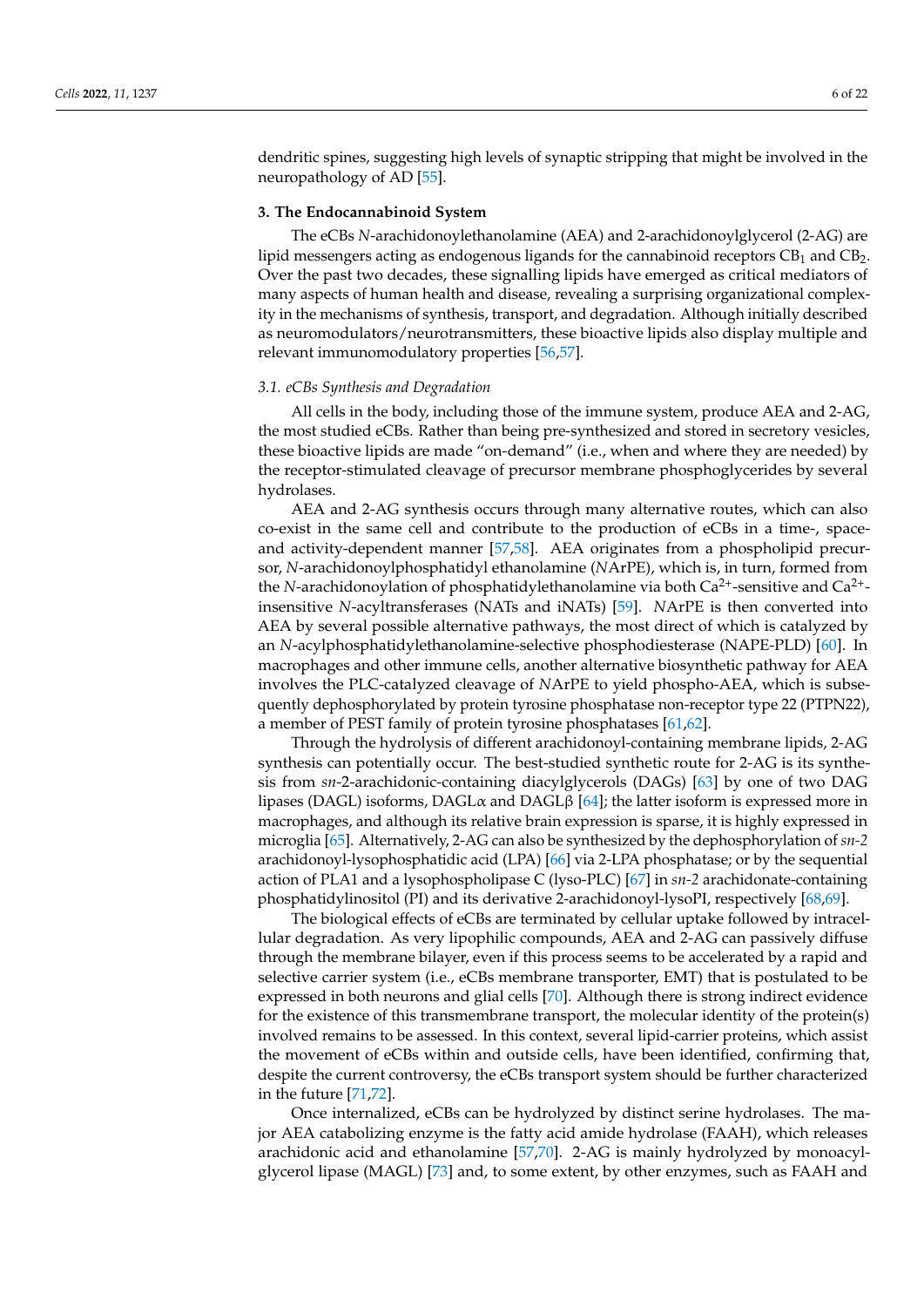the  $\alpha$ /β-hydrolases (ABDH6) and 12 (ABDH12) [\[74\]](#page-18-3). Finally, AEA and 2-AG can be also metabolized via oxidation by lipoxygenase and cyclooxygenase (COX) enzymes [\[75\]](#page-18-4).

#### *3.2. eCBs Receptors and Molecular Pathways*

 $CB_1$  and  $CB_2$  receptors are members of the superfamily A of the heptahelical transmembranespanning G protein-coupled receptors (GPCRs) coupled to heterotrimeric Gi/o proteins [\[76](#page-18-5)[,77\]](#page-18-6). These receptors are expressed to various extents in immune cells, with CB<sub>2</sub> being predominant under physiological conditions and upon acute and chronic inflammation [\[78\]](#page-18-7). Although  $CB_1$  is primarily expressed in specific neuronal populations, with neuromodulatory activity, it also seems to play a role in regulating immune responses and inflammatory pathways [\[79,](#page-18-8)[80\]](#page-18-9). In this context, Ativie and colleagues demonstrated that neuronal  $CB<sub>1</sub>$ may indirectly regulate microglial activity, possibly by influencing the crosstalk between neurons and microglia [\[81\]](#page-18-10).

The binding of eCBs to CB receptors affects several cellular pathways, such as the inhibition of adenylate cyclase and then of protein kinase A (PKA); the regulation of ionic currents (inhibition of voltage-gated L, N and P/Q-type  $Ca^{2+}$  channels, activation of  $K^+$ channels); the activation of focal adhesion kinases, such as MAPKs (p38, ERK1/2, JNK), PI3K/Akt and cytosolic phospholipase A2; and the activation  $(CB_1)$  or inhibition  $(CB_2)$  of iNOS. All of these pathways are involved in fundamental microglia functions [\[57](#page-17-10)[,82](#page-18-11)[–84\]](#page-18-12).

There is mounting evidence that eCBs also exert their biological activity via additional non-cannabinoid receptors, such as the transient receptor potential vanilloid type-1 (TRPV1) ion channel, which is functionally expressed in microglia [\[85](#page-18-13)[–88\]](#page-18-14). Other non-canonical eCBs receptors expressed by microglia are the nuclear peroxisome proliferator-activated receptors (PPAR)  $\alpha$  and  $\gamma$ , and the orphan G protein-coupled receptors GPR55 and GPR119 [\[56](#page-17-9)[,89\]](#page-18-15).

## **4. Microglial Endocannabinoid System in Alzheimer's Disease**

### *4.1. Role of the ECS in Microglial Functionality*

The ECS has a pivotal role in brain inflammation by regulating microglial biology in terms of proliferation, migration, phagocytosis, and the production of pro- and anti-inflammatory mediators [\[8\]](#page-15-7) (Figure [1\)](#page-6-0).

<span id="page-6-0"></span>

**Figure 1.** The Section of ECS role in microglial phenotype. Symbols used: ↑, increased; ↑, increased; ↑, interased; ↑, interased; ↑, interased; ↑, interased; ↑, interased; ↑, interased; ↑, interased; ↑, interased; ↑, int 4.1.1. eCBs Receptors endocytosis of the receptor. The effect was reversed by the antagonist of CB2 receptor, **Figure 1.** Schematic overview of ECS role in microglial phenotype. Symbols used: <sup>↑</sup>, increased;  $\downarrow$ , decreased;  $\rightarrow$ , activation;  $\neg$ , inhibition.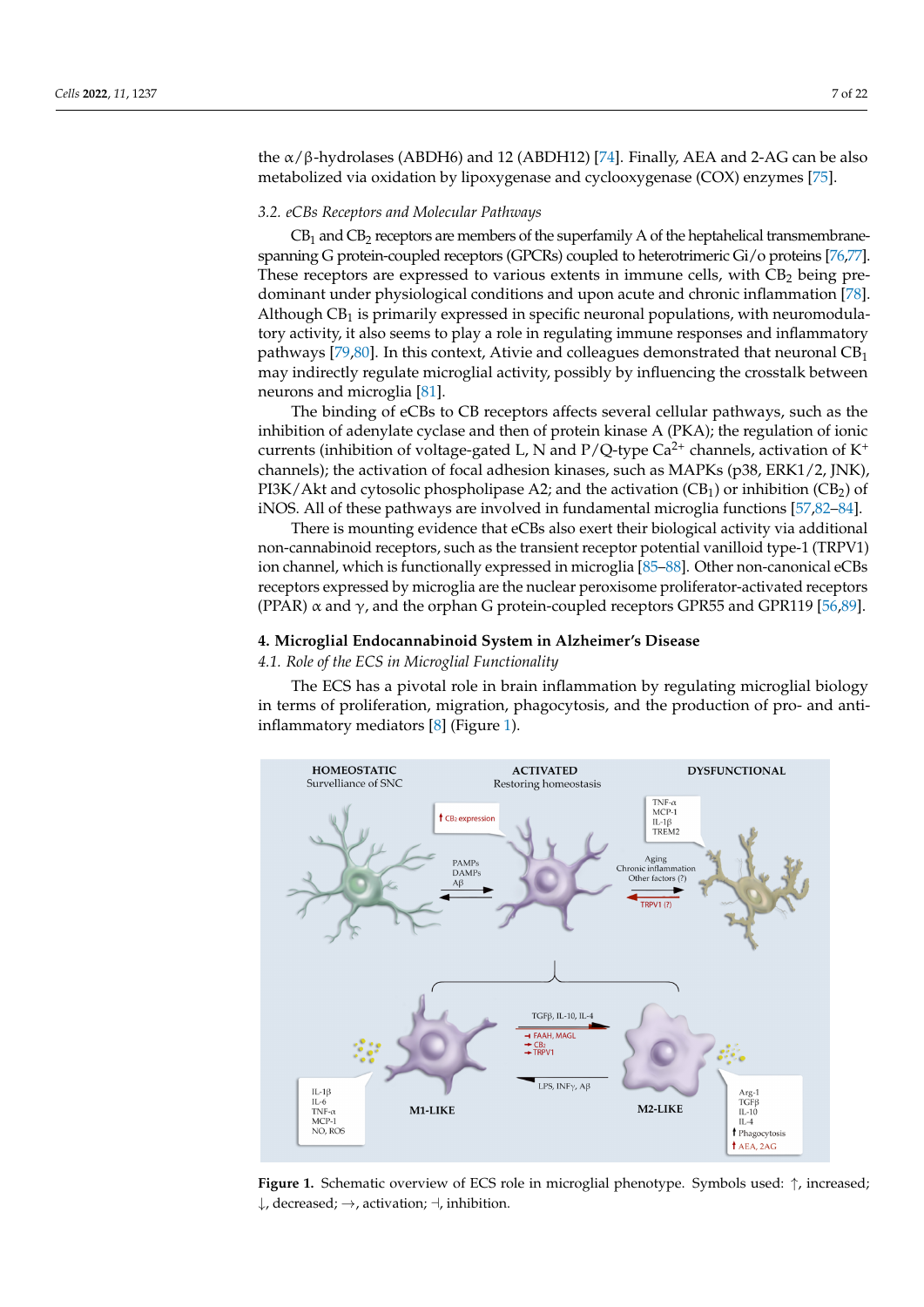## 4.1.1. eCBs Receptors

Although  $CB_1$  was initially considered as a neuron-specific cannabinoid receptor, emerging evidence is revealing that this receptor is also constitutively expressed, even if at low levels, in microglia [\[90](#page-18-16)[,91\]](#page-18-17). Indeed, a recent work with conditional knockout mice documented that hippocampal  $\text{CB}_1{}^{-/-}$  microglia show a decreased expression of TNF- $\alpha$ compared to wild-type mice upon stimulation with LPS [\[92\]](#page-18-18). However, to date, except for some rare works, the specific role of  $CB<sub>1</sub>$  in microglial cellular physiology has not been deeply explored [\[92–](#page-18-18)[94\]](#page-18-19).

CB<sup>2</sup> immunoreactivity was primarily associated with astrocytes and microglial cells in the healthy brain. The expression of  $CB<sub>2</sub>$  is significantly upregulated in these cells following brain trauma or under other pathological conditions, including AD [\[95\]](#page-18-20), Parkinson's disease [\[96\]](#page-19-0), and multiple sclerosis [\[97\]](#page-19-1). Similar findings were observed in several mice models of neurodegenerative conditions [\[98](#page-19-2)[,99\]](#page-19-3). The genetic ablation of  $CB_2$  showed microglia with a reduced phagocytic capacity and relevant morphology alterations during the switching in M2 phenotype compared to wild-type cells. In particular, M2a microglia from  $CB_2$ <sup>-/-</sup> mice lost well-defined and multiple lamellipodia and took a more elongated shape. In addition, Arg-1 expression was diminished in  $CB_2^{-/-}$  both under basal conditions and following M2a stimulation, suggesting a role for  $CB_2$  in anti-inflammatory switching  $[90]$ . In rat microglia,  $CB_2$  activation by 2-AG leads to the stimulation of proliferation and endocytosis of the receptor. The effect was reversed by the antagonist of  $CB<sub>2</sub>$  receptor, SR144528, and mimicked by the  $CB_2$  receptor-specific agonist JWH133 [\[100\]](#page-19-4); in this context,  $CB<sub>2</sub>$  appeared to be the most relevant eCBs receptor acting on the release of pro- and anti-inflammatory mediators [\[101\]](#page-19-5). Indeed, the  $CB<sub>2</sub>$  agonist AM1241 was shown to suppress the expression of pro-inflammatory cytokines, IL-1β, IL-6, iNOS, in LPS/INFγ-activated microglial cells [\[101\]](#page-19-5). At the same time, there was an increase in the expression of Arg1, IL-10, and the neurotrophic factors BDNF and GDNF, which were significantly reduced by the co-administration of the  $CB_2$  antagonist AM630 [\[101\]](#page-19-5). These findings are consistent with many other studies carried out on primary cells and several immortalized cell lines. When microglia are experimentally activated in a reactive state,  $CB_2$  activation could inhibit the release of pro-inflammatory and cytotoxic factors interfering with their switching to a neurotoxic phenotype [\[102–](#page-19-6)[106\]](#page-19-7).

In mouse brains, TRPV1 is primarily expressed in microglia [\[88\]](#page-18-14), and its relevance in microglial physiology has only been highlighted in recent years. TRPV1−/<sup>−</sup> mice challenged with LPS to induce systemic inflammation showed a better survival rate, accompanied by decreased microglial activation [\[87\]](#page-18-21). TRPV1 deletion in microglial cells inhibited NLRP3 inflammasome activation and capsaicin-induced migration [\[87\]](#page-18-21). Moreover, the induction of experimental autoimmune encephalomyelitis in  $TRPV1^{-/-}$  mice led to less inflammatory-cell infiltration, reduced Iba-1 expression and restored myelin damages [\[107\]](#page-19-8). Consistently, the stimulation of TRPV1 by capsaicin, in wild-type microglia, induced a pro-inflammatory phenotype with higher levels of TNF-α and lower levels of IL-10. The same stimulation in TRPV1<sup>-/-</sup> microglia led to equal amounts of TNF- $\alpha$ , but significantly higher amounts of IL-10, as in the anti-inflammatory activation state of microglia [\[88\]](#page-18-14). Some discrepancy was found in vitro studies in which TRPV1 activation, rather than inactivation, reduced some cytotoxic factors, such as microglial-originated ROS [\[86](#page-18-22)[,108\]](#page-19-9).

### 4.1.2. eCBs Metabolic Enzymes

Microglia express a full assortment of synthetic and catabolic enzymes for eCBs and can therefore metabolize both 2-AG and AEA [\[8](#page-15-7)[,109\]](#page-19-10). Effectively, microglia produce in vitro 20 times more eCBs than neurons and other glial cells and are likely to be the primary cellular source of these bioactive lipids under neuroinflammatory conditions [\[110\]](#page-19-11). Moreover, eCBs metabolic enzymes seem to be regulated by microglial activation states [\[110,](#page-19-11)[111\]](#page-19-12). In particular, stimulating the switch of microglia to either M2a or M2c states led to an upregulation of the biosynthetic enzymes (i.e.,  $DAGL\alpha$  in M2a;  $NAPE-PLD$  in M2c), accompanied by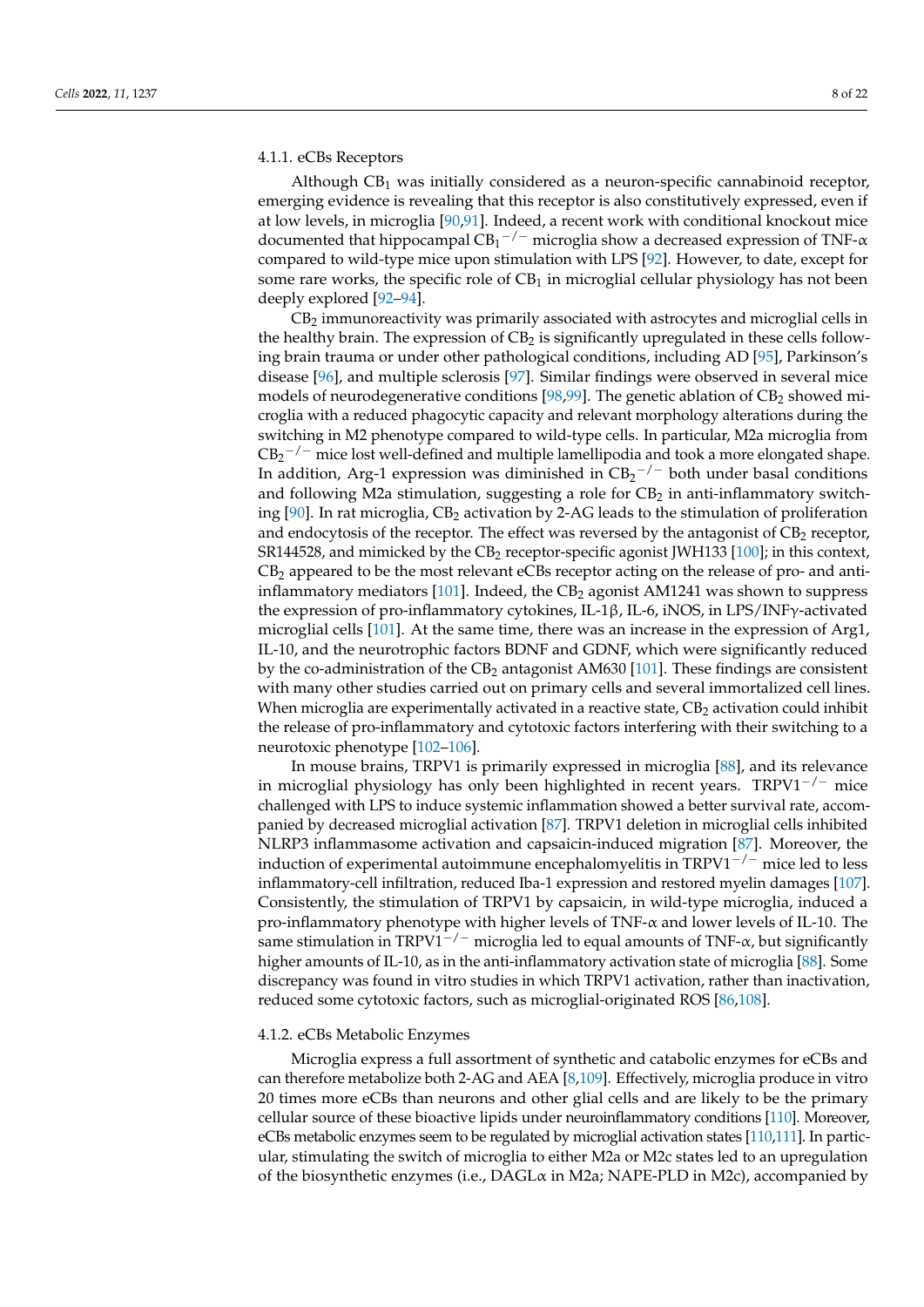a downregulation of the respective degrading enzymes, thus resulting in the elevated production of eCBs [\[90\]](#page-18-16).

The pharmacological inhibition of MAGL was shown to raise 2-AG level in the brain [\[112\]](#page-19-13) and exerted beneficial immunomodulatory functions in neuroinflammatory conditions, attributable, at least in part, to the regulation of microglial functions. For example, in a PD mouse model, JZL184 (a selective MAGL inhibitor) prevented motor impairment and induced an increase in microglial cell number and ramification in the striatum, suggesting that MAGL activity impacted both microglial proliferation and phenotypes [\[113\]](#page-19-14). In a viral-induced neuroinflammation model, UCM03025 (a reversible MAGL inhibitor) and/or 2-AG administration act through  $CB_2$  to mediate long-term beneficial effects. In particular, in this neuroinflammatory model, MAGL inhibition hampered microglial cells in reaching an activated pro-inflammatory phenotype, as seen in a morphological analysis where microglia showed a reduction in complexity and reactivity comparable with their resting state [\[114\]](#page-19-15). MAGL inhibition (by JZL184) was established as preserving the neuronal function in experimental autoimmune encephalomyelitis and the non-immune demyelination model by reducing inflammation markers and suppressing microglial activation (assessed through CD11b immunoreactivity) [\[115\]](#page-19-16). Additionally, in a study of neuroinflammation induced by acute systemically administered LPS, MAGL pharmacological inhibition, as well as its genetic ablation, reduced cerebral pro-inflammatory cytokine release and microglial reactivity assessed through Iba-1 expression [\[116\]](#page-19-17). The latter study reported that the effect was not directly mediated through  $CB_1$  or  $CB_2$ -dependent mechanisms. These findings suggested that the immunomodulatory effects on microglia observed under MAGL inhibition may have involved other non-cannabinoid receptors, such as PPARs [\[117\]](#page-19-18).

The selective inhibition of FAAH exerted beneficial effects by modulating microglia responses under different types of pro-inflammatory stimuli. For example, chronic treatment with PF3845, a selective inhibitor of FAAH, in mice subject to traumatic brain injury suppressed the expressions of iNOS and COX-2, while it enhanced the expression of Arg-1 through phosphorylation of ERK1/2 and AKT. These findings suggest that AEA signalling may promote a shift of microglia from the M1 to M2 phenotype [\[118\]](#page-19-19). In a model of ethanol-induced neuroinflammation, URB597, another selective FAAH inhibitor, improved memory, reduced iNOS, TNF-α, IL-6, and monocyte chemoattractant protein-1 (MCP-1) and increased TLR4, concomitantly producing relevant morphologic changes in microglia [\[119\]](#page-20-0). Interestingly, the chronic administration of URB597 (and AEA) increased the number of Iba-1-positive cells in the hippocampus, both in ethanol and control groups [\[119\]](#page-20-0). These findings were in agreement with those of another study characterizing the immunophenotype of  $FAAH^{-/-}$  mice, where enhanced density and cell size of microglia were also found in the hippocampus of untreated age-matched mice [\[120\]](#page-20-1). Notably, the immunomodulatory effects of FAAH inhibition on the brain were described to be age-dependent. Indeed, in aged rats, the chronic pharmacological inhibition of hippocampal FAAH decreased microglial activation marker expression, pro-inflammatory cytokines and synaptic plasticity deficits compared to age-matched controls [\[121\]](#page-20-2). On the contrary, in the young animals, the same treatment had no effects [\[121\]](#page-20-2). All of these in vivo findings suggest that the impact on microglia exerted by FAAH inhibition may be strongly influenced by the type of stimulus from which the inflammation originates and/or the particular microenvironment surrounding microglial cells.

In vitro studies further support the idea that FAAH inhibition is effective in modulating microglia responses under different types of pro-inflammatory stimuli, even if they do not fully clarify the biochemical mechanisms underlying the observed effects. For instance, in rat primary microglia under LPS stimulation, URB597 reduced the expression of COX-2 and iNOS with a concomitant attenuation of the release of prostaglandin E2 (PGE2) and NO. The effect of URB597 on LPS-stimulated PGE2 release was not reversed by selective  $CB<sub>1</sub>$  or  $CB<sub>2</sub>$  receptor antagonists [\[122\]](#page-20-3). Likewise, in BV-2 cells, a murine microglial cell line, the inhibition of the activity of FAAH, along with its siRNA knockdown, suppressed the LPS-induced expression of ROS, PGE2, COX-2 and microsomal PGE synthase. Interestingly,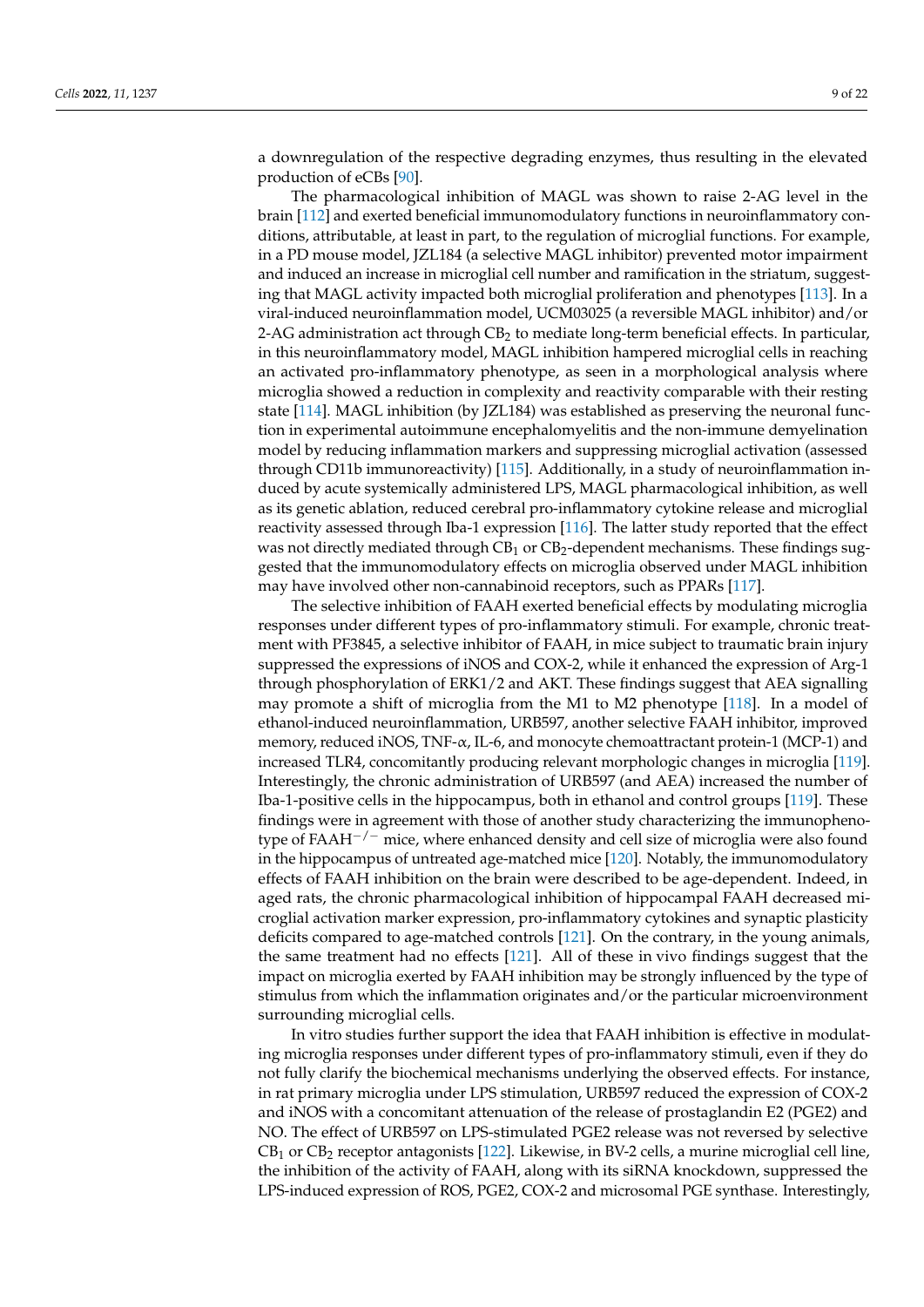the effects mentioned above were mediated neither by  $CB_{1/2}$  receptors nor PPARs [\[123\]](#page-20-4). In the same cellular line, after Aβ peptide pro-inflammatory stimulation, FAAH inhibition was shown to decrease the release of pro-inflammatory cytokines, switching to the resting phenotype and reducing cell migration by modulating the Rho signalling pathway [\[124\]](#page-20-5). Moreover, URB597 also promoted the phagocytic activity of BV-2, by inducing a robust reorganization of the cytoskeleton [\[124\]](#page-20-5). Unfortunately, the study did not investigate the receptors that were involved in this process, nor the underlying signalling cascades.

The different components of the microglial eCB signalling are summarized in Table [1,](#page-10-0) along with their main effects on microglia physiology.

| <b>ECS</b>      | Model                       | Pro-Anti-Inflammatory<br>Challenge                    | Treatment                                                                                                                                                    | <b>Effect on Microglia Function</b>                                                    | Ref.    |
|-----------------|-----------------------------|-------------------------------------------------------|--------------------------------------------------------------------------------------------------------------------------------------------------------------|----------------------------------------------------------------------------------------|---------|
| CB <sub>1</sub> | BV <sub>2</sub>             | IFN- $\gamma$ (100 U/mL)                              | SR141716A 1 μM                                                                                                                                               | $\uparrow$ IFN- $\gamma$ , IL-1 $\beta$ , IL-6, TNF- $\alpha$ , NO<br>↓MCP-1, CX3CL1   | $[93]$  |
|                 | Rat primary<br>microglia    | IL-4 IL-13 10 ng/mL each<br>(M2a)                     | AM251 1 μM                                                                                                                                                   | $\downarrow$ Arg-1 immunostaining                                                      | [90]    |
|                 |                             | IFN- $\gamma$ (100 U/mL)<br>$A\beta_{42}$ (1 µM)      | JWH-015 5 μM                                                                                                                                                 | $\uparrow$ phagocytosis of A $\upbeta_{42}$<br>$\downarrow$ TNF $\alpha$ , NO          | $[103]$ |
|                 | Murine primary<br>microglia | LPS $(100 \text{ ng/mL})$<br>IFN $\gamma$ (20 ng/mL)  | Constitutive KO                                                                                                                                              | $\downarrow$ IL-6, TNF $\alpha$<br>=phagocytosis of $A\beta_{42}$                      | $[125]$ |
|                 |                             | IL-4 $(10 \text{ ng/mL})$<br>IL-13 (10 ng/mL)         | Constitutive KO                                                                                                                                              | phagocytosis                                                                           | $[90]$  |
|                 |                             | Basal                                                 | 2-AG $(25 \mu M)$                                                                                                                                            | ↑migration                                                                             | $[110]$ |
| CB <sub>2</sub> |                             | $A\beta_{40}$ soluble or fibrillar<br>(500 nM)        | HU-210,<br>WIN55,212-2,<br>JWH-133<br>$(100 \text{ nM})$                                                                                                     | $\downarrow$ microglia activation<br>(morphology)<br>$\downarrow$ TNF $\alpha$         | $[102]$ |
|                 | Rat primary<br>microglia    | $LPS(100\,ng/mL)$                                     | $\downarrow$ NO<br><b>JM1</b> phenotypic marker<br>$AEA$ (1 $\mu$ M)<br>(mRNA TNF $\alpha$ , IL- $\beta$ , IL-6,<br>AM-630 (0.1-0.5 $\mu$ M)<br>COX-2, iNOS) |                                                                                        | $[104]$ |
|                 |                             | IL-4 IL-13<br>$(10 \text{ ng/mL}$ each)               | AM630 1 μM                                                                                                                                                   | $\downarrow$ Arg-1 immunostaining                                                      | $[90]$  |
|                 |                             | $LPS(10\,\mathrm{ng/mL})$<br>IFN $\gamma$ (10 U/mL)   | $AM1241 (10 \mu M)$                                                                                                                                          | $\downarrow$ IL-6, IL- $\beta$ , iNOS<br>↑Arg-1, IL-10, BDNF, GDNF                     | $[101]$ |
|                 | APP/PS1 glioma<br>cells     | $A\beta$ 40 (5 µg/mL)                                 | WIN55,212-2,<br><b>JWH-133</b><br>(200 nM)                                                                                                                   | $\uparrow$ A $\upbeta$ transport through choroid<br>plexus monolayers                  | $[126]$ |
|                 | $BV-2$                      | LPS(50 ng/mL)<br>IFN $\gamma$ (100 U/mL)              | <b>AEA</b><br>$5-15 \mu M$<br>$(SR2 1 \mu M)$                                                                                                                | $\uparrow$ IL-10                                                                       | $[105]$ |
| TRPV1           |                             | $LPS(10\,\mathrm{ng/mL})$<br>$A\beta$ oligomer (5 µM) | Capsaicin $(10 \mu M)$                                                                                                                                       | $\uparrow$ mTOR/AKT/HIF-1 $\alpha$ pathway<br>$\uparrow$ phagocity of A $\upbeta_{42}$ | $[127]$ |
|                 |                             | $LPS(100\ng/mL)$<br>ATP(5 <sub>m</sub> M)             | Constitutive KO<br>$CPZ(10 \mu M)$                                                                                                                           | <b>ĮNLRP3</b> inflammasome<br>$\downarrow$ IL-1 $\upbeta$<br>$=$ TNF- $\alpha$         |         |
|                 | Murine primary<br>microglia | Basal                                                 | Capsaicin                                                                                                                                                    | $\uparrow$ TNF- $\alpha$<br>$\downarrow$ IL-10                                         | [88]    |
|                 |                             |                                                       | Constitutive KO                                                                                                                                              | $\uparrow$ IL-10                                                                       |         |
|                 |                             |                                                       | Capsaicin (10 µM)                                                                                                                                            | ↑migration                                                                             | [87]    |
|                 |                             | Basal                                                 | Capsaicin $(10 \mu M)$                                                                                                                                       | ↑ phagocytosis Aβ                                                                      |         |
|                 |                             | Basal                                                 | Constitutive KO                                                                                                                                              | $\uparrow$ phagocytosis A $\upbeta$                                                    | $[128]$ |
|                 | BV <sub>2</sub>             | basal                                                 | Capsaicin $(10 \mu M)$                                                                                                                                       | ↑ phagocytosis Aβ                                                                      |         |

**Table 1.** ECS effects on microglia function in vitro.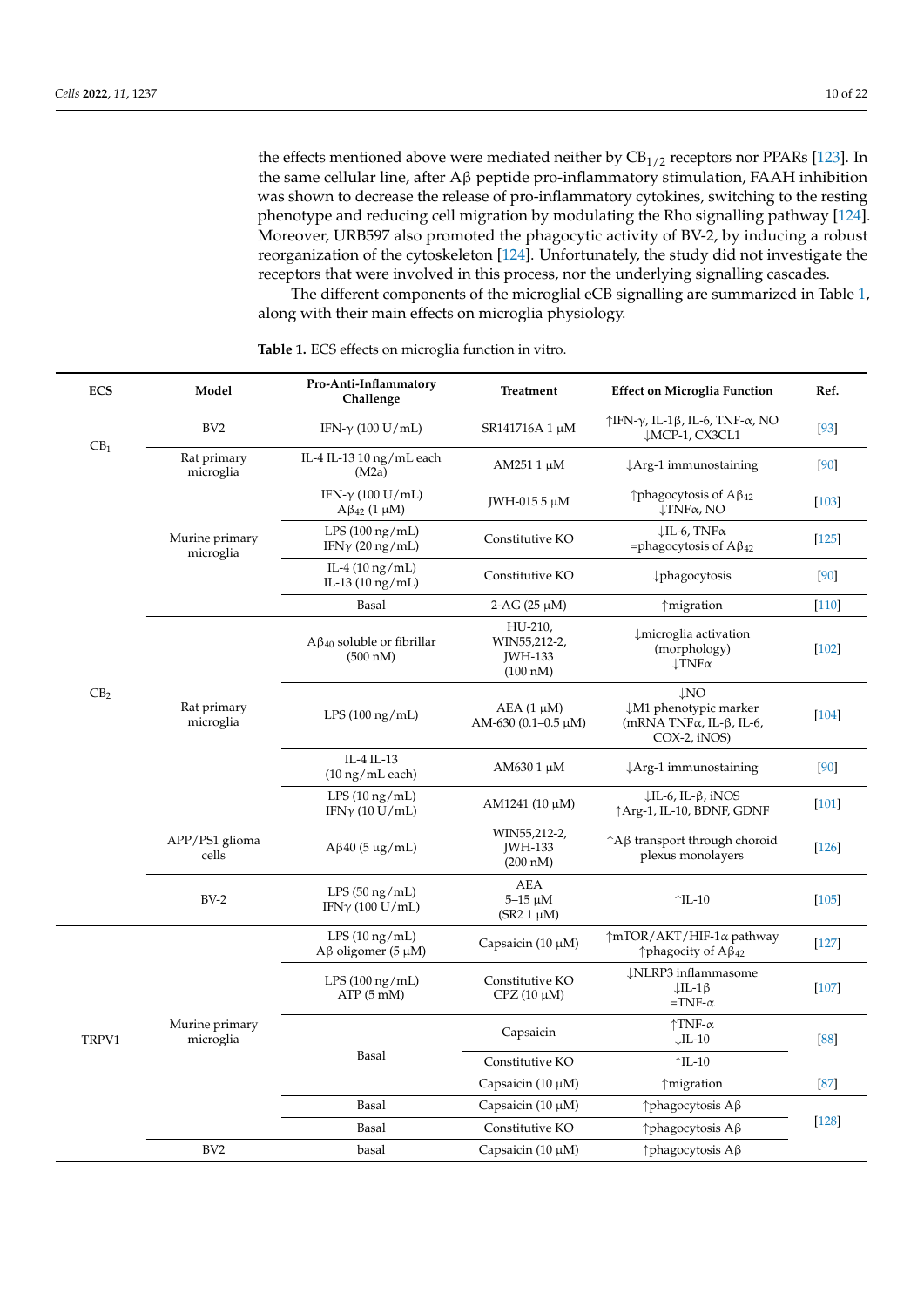| <b>ECS</b>  | Model                         | Pro-Anti-Inflammatory<br>Challenge                                                     | <b>Effect on Microglia Function</b><br>Treatment |                                                                                                                                                                                                                                          | Ref.    |
|-------------|-------------------------------|----------------------------------------------------------------------------------------|--------------------------------------------------|------------------------------------------------------------------------------------------------------------------------------------------------------------------------------------------------------------------------------------------|---------|
|             | BV2                           | Phorbol myristate acetate (1<br>$\mu$ M)                                               | Capsazepine $(50 \mu M)$                         | $\downarrow$ ROS                                                                                                                                                                                                                         | [86]    |
| <b>MAGL</b> | Microglia from adult<br>brain | $A\beta_{42}$ (10 µM)<br>LPS (1 $\mu$ g/mL) and IFN- $\gamma$<br>$(100 \text{ ng/mL})$ | $IZL184(1 \mu M)$                                | $\downarrow$ NO, IL-1 $\upbeta$ (stimulation with<br>$LPS/IFN-\gamma$ )<br>$\downarrow$ Iba1 (stimulation with A $\beta_{42}$ )                                                                                                          | $[129]$ |
| FAAH        | Rat primary<br>microglia      | LPS $(0.03 \mu g/mL)$                                                                  | URB597 $(10 \mu M)$                              | LCOX-2, iNOS, PGE2                                                                                                                                                                                                                       | $[122]$ |
|             | BV <sub>2</sub>               | $A\beta_{25-35}$ (30 µM)                                                               | URB597 (5 µM)                                    | ↑ cell viability<br><b>J</b> basal migration<br>↑phagocytosis<br>↑mRNA TGF-β, IL-10, ARG1<br>$\downarrow$ mRNA TNF- $\alpha$ , IL-1 $\beta$ , iNOS                                                                                       | $[124]$ |
|             |                               | $LPS(100\,\mathrm{ng/mL})$                                                             | URB597(10 µM)<br>PF3845<br>$(10 \mu M)$<br>siRNA | PF3845 $\downarrow$ mRNA COX-2, IL-1 $\beta$ ,<br>MCP1 PGE2, TNF- $\alpha$<br>URB597 $\downarrow$ mRNA PGE2, IL-1 $\beta$ ,<br>MCP1,<br>siRNA $\downarrow$ mRNA TNF- $\alpha$ , il-6,<br>IL-1 $\beta$ , MCP1<br>$\downarrow$ COX-2, iNOS | $[123]$ |

<span id="page-10-0"></span>**Table 1.** *Cont.*

Symbols used: ↑, increased; ↓, decreased; =, unchanged.

# *4.2. Alteration of ECS in Alzheimer's Disease*

# Human Studies

Specific alterations in eCB signalling were observed in AD patients. In particular, based on the postmortem Braak staging method  $[130]$ , CB<sub>1</sub> was upregulated in the earliest stages [\[131,](#page-20-12)[132\]](#page-20-13), and downregulated in the advanced stages of AD [\[102](#page-19-6)[,132,](#page-20-13)[133\]](#page-20-14). However, other studies found conflicting results regarding the CB<sup>1</sup> receptor expression, which re-mained unaffected in AD patients [\[95,](#page-18-20)[134,](#page-20-15)[135\]](#page-20-16). In human brains, CB<sub>2</sub> receptor expression was found to be positively correlated with  $A\beta_{42}$  concentration, amyloid plaque burden, levels of hyperphosphorylated tau and neuritic tangles, consistent with the hypothesis that activated microglia could contribute to the inflammatory process of AD [\[95,](#page-18-20)[102,](#page-19-6)[133,](#page-20-14)[136\]](#page-20-17). Other reports showed that the increase in the level of  $CB<sub>2</sub>$  receptor was more pronounced in severe AD when compared with age-matched controls or moderate AD subjects [\[136\]](#page-20-17).  $CB<sub>2</sub>$ mRNA expression in peripheral blood mononuclear cells (PBMCs) showed no differences between AD cases and controls [\[98\]](#page-19-2). Interestingly, in the brains of AD subjects, high levels of  $CB_2$  were found to be nitrosylated, an effect of the increase in peroxynitrite radicals attributable to microglia activation [\[102\]](#page-19-6).

A reduction in the levels of AEA and its precursor, NArPE, but not of 2-AG, was observed in the temporal cortex of AD patients [\[137](#page-20-18)[,138\]](#page-20-19). Yet, no differences in AEA or 2-AG concentrations in the plasma of AD and healthy controls were detected in preliminary studies [\[98,](#page-19-2)[99\]](#page-19-3).

An early report also found an enhanced enzymatic activity in the hippocampus of AD human patients of the two metabolic enzymes for 2-AG, DAGL and MAGL [\[139\]](#page-20-20). In particular, increased DAGL expression (specifically the DAGL $\beta$  isoform) within hippocampal neurons and local microglia was positively correlated with pathological AD progression in postmortem studies [\[135\]](#page-20-16). Contrasting results were reported for FAAH. One group documented a reduction in FAAH activity within neuronal membrane fractions obtained from the frontal cortex of AD [\[137\]](#page-20-18), while another study found no difference in FAAH protein expression within AD hippocampal samples compared to controls [\[135\]](#page-20-16). Notably, in PBMCs of AD subjects, an increase in FAAH mRNA expression was observed in patients with lower mini-mental state examination (MMSE) scores [\[140](#page-20-21)[,141\]](#page-20-22). More recently, we documented that FAAH was overexpressed, also at the protein level, in circulating monocytes of AD patients, and their levels correlated with the severity of pathology [\[142\]](#page-20-23).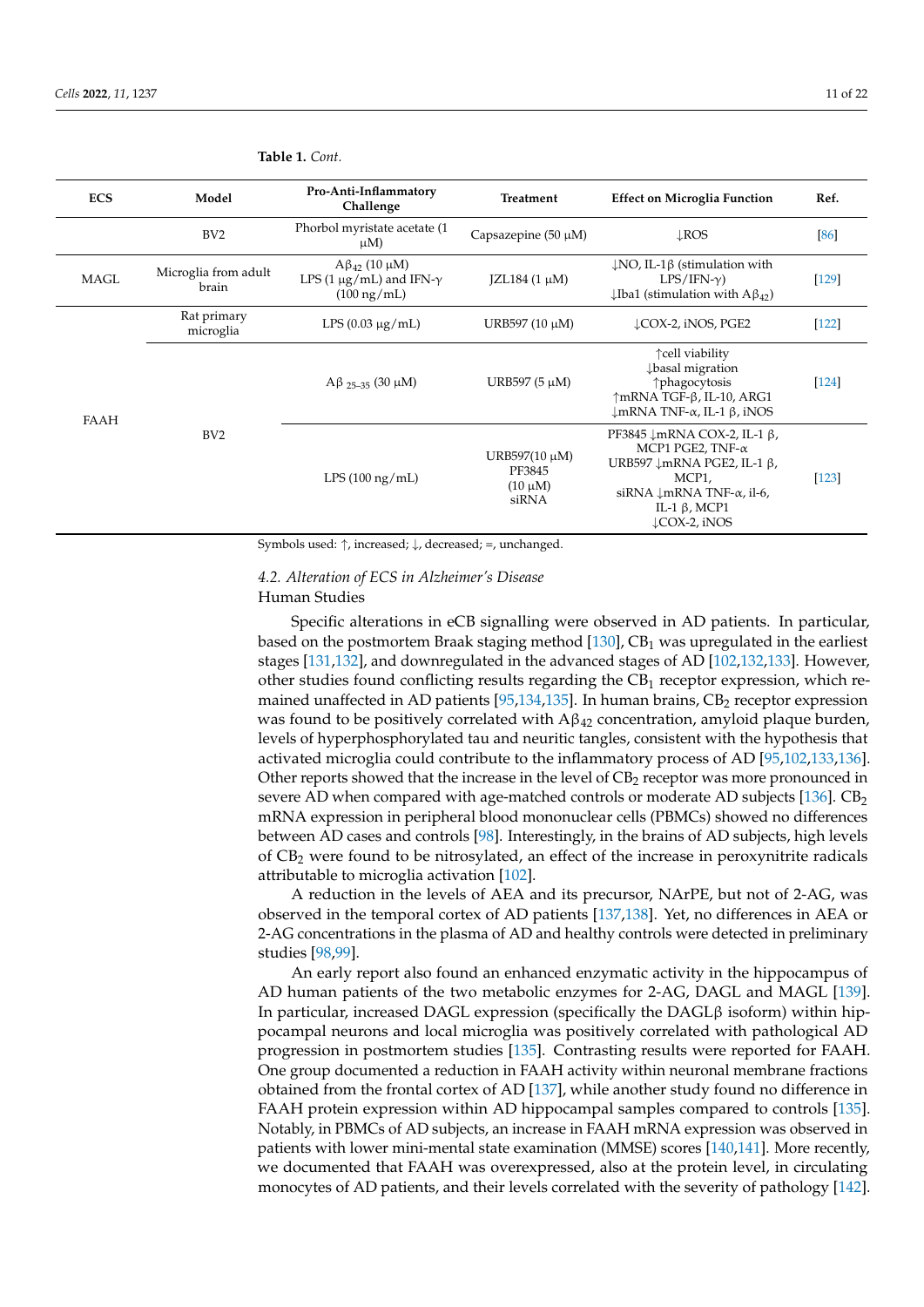The above-described AD-induced modulation of the ECS in the brain and periphery may occur at multiple levels: it could involve transcriptional and epigenetic mechanisms. In this context, our group has highlighted the importance of epigenetic mechanisms in the regulation of FAAH in PBMCs from subjects with late-onset AD. In particular, we found a reduction in DNA methylation at the FAAH promoter in AD subjects *versus* controls, which correlated with an increase in expression of FAAH both at mRNA and protein levels in those patients [\[141\]](#page-20-22).

## *4.3. Preclinical Studies*

AD animal models are transgenic mice overexpressing mutant variants of human APP that provoke the accumulation of Aβ peptides and AD-like symptomatology [\[143\]](#page-21-0).To accelerate/worsen the onset and the course of the amyloidosis, other models were developed by co-overexpressing other AD-related proteins, such as presenilin 1, apolipoprotein E (ApoE) and TREM2. All of these different types of AD-like models developed microgliosis and cognitive impairment, but with different time points of onset [\[144\]](#page-21-1). In some of these models, the expression and distribution of ECS elements were found with profound modifications compared to healthy mice.

In our work, we showed that in pre-symptomatic Tg2576, characterized by high levels of human mutant amyloid precursor protein APPSwe (Swedish mutation K670N/M671L), the localization and the signalling of  $CB_1$  was altered, despite the unchanged expression levels [\[145\]](#page-21-2). In APPSwe/PS1∆E9, as a consequence of co-expressed human forms of APPSwe mutation and human PSEN1 lacking exon 9, numerous amyloid depositions were developed much earlier than aged-matched Tg2576 mice. In this model during the symptomatic phase,  $CB_1$  was found to have a significant reduction compared to wild-type mice [\[146\]](#page-21-3).

The "non-psychotropic" cannabinoid receptor  $CB<sub>2</sub>$  was found to be consistently upregulated in AD murine models, corroborating the results found in AD patients. In the brain of 5xFAD (co-expressing five common AD mutations: three associated with APP, Swedish, Florida, and London and two linked to PSEN1, the M146L and L286V) the increase in the expression of CB<sub>2</sub> receptor occurred in specific brain areas characterized by intense inflammation and amyloid deposits  $[147]$ . Marked increases in CB<sub>2</sub> levels have also been found in the microglia of the APP/PS1 model [\[148\]](#page-21-5). Additionally, there is evidence concerning the alteration of TRPV1: in the brain of 3xTg (APP Swedish, tau P301L, and PSEN1 M146V) the expression of the receptor was found downregulated [\[128\]](#page-20-9).

Some reports documented alterations in the concentration of eCBs in different brain areas of AD-like models. For example, Kolfalvi et al. showed a marked reduction in AEA levels in the hippocampus, as well as in the prefrontal cortex, of Tg2576 mice [\[149\]](#page-21-6). Even when not significant, a reduction in AEA level in the hippocampus of aged mice of the same model was also found by our group [\[150\]](#page-21-7). Piro and colleagues found in the brain of APPSwe/PS1∆E9 that levels of 2-AG were considerably increased [\[151\]](#page-21-8). Unfortunately, there is a lack of information about eCBs enzyme dysregulation since the evaluation of metabolic enzymes, in terms of expression and activity, has not been directly assessed.

## *4.4. Impact of Microglial Endocannabinoid Signalling in Alzheimer's Disease*

Important information on the impact of the microglial ECS in AD has been obtained from preclinical studies performed on AD-like mice (Table [2\)](#page-13-0).  $CB<sub>1</sub>$  chronic activation by ACEA in APPSwe/PS1∆E9 was effective in restoring cognitive dysfunction [\[152\]](#page-21-9). Unfortunately, this study neglected to address the impact of  $CB<sub>1</sub>$  stimulation on microglia-driven neuroinflammation. Similarly, in a rat model where microglial activation and memory impairments were induced by A $\beta$  injection, the activation of CB<sub>1</sub> by WIN55,212-2 (a nonselective  $CB_{1/2}$  agonist) improved the cognitive deficit. Moreover, WIN55,212-2 prevented microglial activation in the cortex of  $A\beta$ -treated rats [\[102\]](#page-19-6). In the same model, another group showed that WIN55,212-2, acting through  $CB<sub>1</sub>$  and  $CB<sub>2</sub>$  receptors, significantly improved memory functions, decreasing the expression of some neuroinflammatory markers,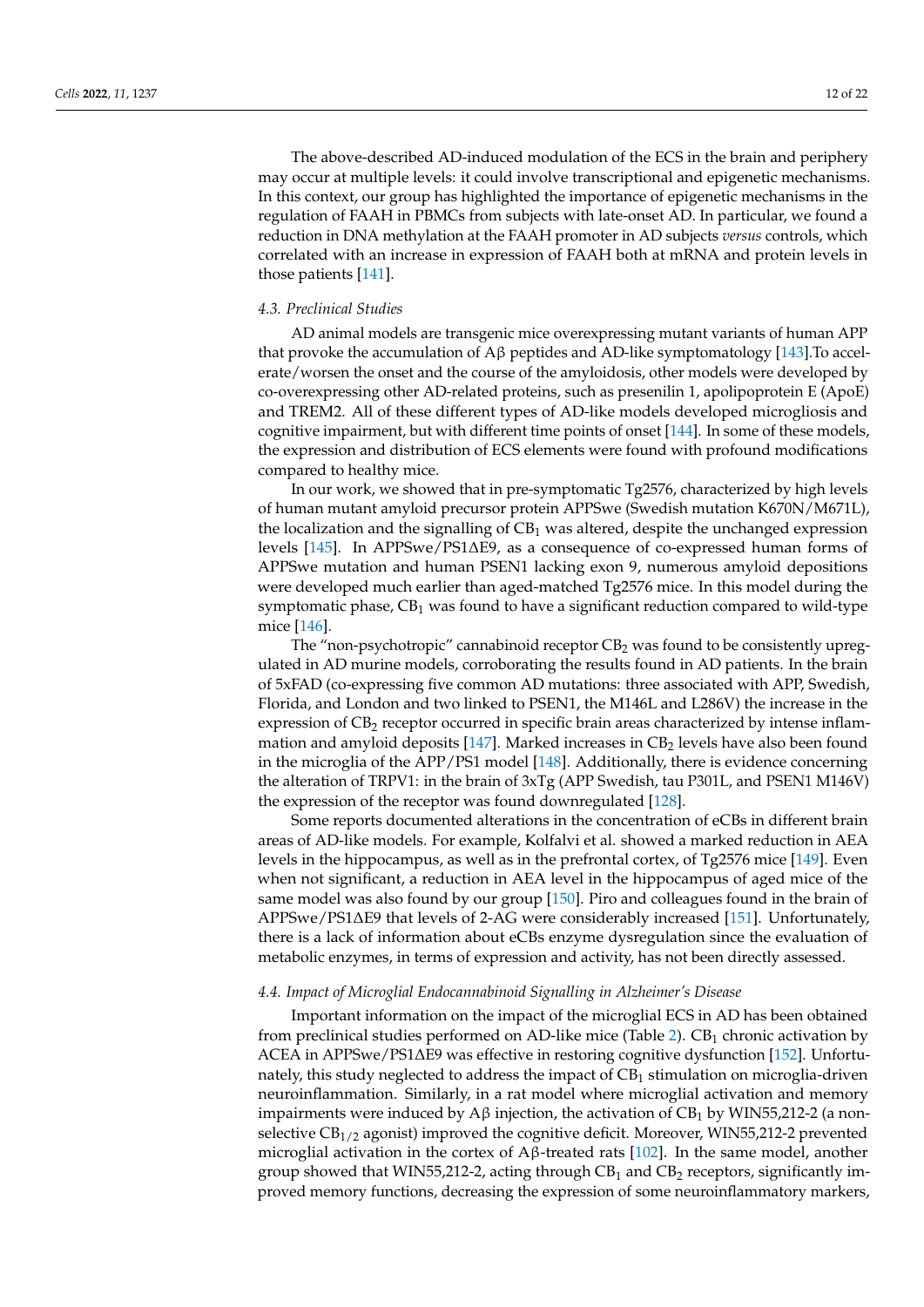such as TNF-α, activated caspase-3, and nuclear NFκB [\[153\]](#page-21-10). Additionally, the latter study did not address whether these effects could be ascribed to the cannabinoid-dependent modulation of microglial properties.

**Table 2.** ECS immunomodulatory effect in AD mice models.

| Model         | <b>ECS</b>      | Treatment                                                                | <b>Molecular Effect</b>                                                                                                                                                                                                                                                                                      | Behavioural<br>Effect                   | Pre-<br>Symptomatic       | Early<br>Symptomatic                     | Late<br>Symptomatic | Ref.       |
|---------------|-----------------|--------------------------------------------------------------------------|--------------------------------------------------------------------------------------------------------------------------------------------------------------------------------------------------------------------------------------------------------------------------------------------------------------|-----------------------------------------|---------------------------|------------------------------------------|---------------------|------------|
|               |                 | constitutive<br>KO                                                       | $=$ IL-6<br>$\downarrow$ TNF- $\alpha$ and CCL2<br>$\downarrow$ microgliosis,<br>Iba1 in hipp<br>↓brain-infiltrating<br>macrophage<br>↑ramified microglia<br>around plaque<br>$\downarrow$ A $\upbeta$ plaque in cx<br>$\downarrow$ A $\upbeta$ plaque in hip                                                | $\uparrow$ MWM                          |                           |                                          | ▼                   | [125, 154] |
|               | CB <sub>2</sub> | JWH-133<br>$(0.2 \text{ mg/kg})$<br>i.p.)<br>5 weeks                     | $=$ A $\beta$ burden in the cx<br>$=A\beta 40 A\beta 42$ protein<br>level                                                                                                                                                                                                                                    | ↑V-maze<br>↑Active<br>avoidance test    | ▲<br>$\blacktriangledown$ |                                          |                     | $[148]$    |
|               |                 |                                                                          | $\downarrow$ TNF- $\alpha$ , IL-10, IL-6<br>IL-1 $\beta$<br>↓microgliosis, Iba1 in cx<br>(cells plaque associated)<br>↓tau phosphorylated<br>$\downarrow$ p38, GSK3 $\beta$ ,<br>SAPK/JNK<br><b>LHNE</b><br>$=A\beta$ burden in the cx<br>$=A \beta 40 A \beta 42$ protein<br>level<br>$=A\beta$ plaque load | ↑V-maze<br>$=$ Active<br>avoidance test |                           | ▲<br>▼                                   |                     |            |
| APPSwe/PS1ΔE9 |                 | JWH-015<br>$(0.5 \text{ mg/kg})$<br>i.p.)<br>8 weeks                     | $\downarrow$ microgliosis, Iba1 in cx<br>$\downarrow$ mRNA TNF- $\alpha$ iNOS<br>$IL-6$<br>= microgliosis,<br>Iba1 in hipp<br>=level of Plaque<br>deposition                                                                                                                                                 | $\uparrow$ NOR<br>$=$ MWM               |                           | ▲                                        | ▼                   | [155]      |
|               | TRPV1           | capsaicin<br>(standard<br>chow plus<br>$0.01\%$<br>capsaicin)<br>4 weeks | $=A\beta 40$ , A $\beta 42$ soluble<br>fraction<br>$\downarrow$ A $\upbeta$ 40, A $\upbeta$ 42 insoluble<br>fraction<br>↑autophagy<br>$\uparrow$ clearance of A $\upbeta$ via<br>autophagy<br>(colocalization of<br>iba1/LC3)<br>$\downarrow$ IL-6, TNF- $\alpha$                                            | $\uparrow$ MWM                          |                           | ▲<br>▼                                   |                     | $[127]$    |
|               | <b>MAGL</b>     | Constitutive<br>KO                                                       | ↓microglia, Iba1<br>↓mRNA IL-1β, IL-6,<br>TNF- $\alpha$<br>$\downarrow$ A $\upbeta$ plaques as well as<br>the A $\beta$ 40, and A $\beta$ 42<br>amyloidogenic peptides                                                                                                                                       |                                         |                           | $\blacktriangledown$                     |                     | $[151]$    |
|               |                 | JZL184<br>$(40~{\rm mg/kg}$ i.p.) $2~{\rm weeks}$                        | ↓mRNA IL-1β, IL-6,<br>TNF- $\alpha$                                                                                                                                                                                                                                                                          |                                         |                           | ▲                                        |                     |            |
|               |                 | JZL184<br>$(40 \,\text{mg/kg} \, \text{i.p.})$<br>4 weeks                | ↓ microgliosis, Iba1 in cx,<br>hipp                                                                                                                                                                                                                                                                          |                                         |                           | $\blacktriangle$<br>$\blacktriangledown$ |                     | $[129]$    |
|               | $\text{CB}_1$   | ACEA<br>$(1.5 \text{ mg/kg})$<br>i.p.)<br>4 weeks                        | =microglia activation,<br>Iba1                                                                                                                                                                                                                                                                               | ↑V-maze                                 | ▲<br>$\blacktriangledown$ |                                          |                     | $[152]$    |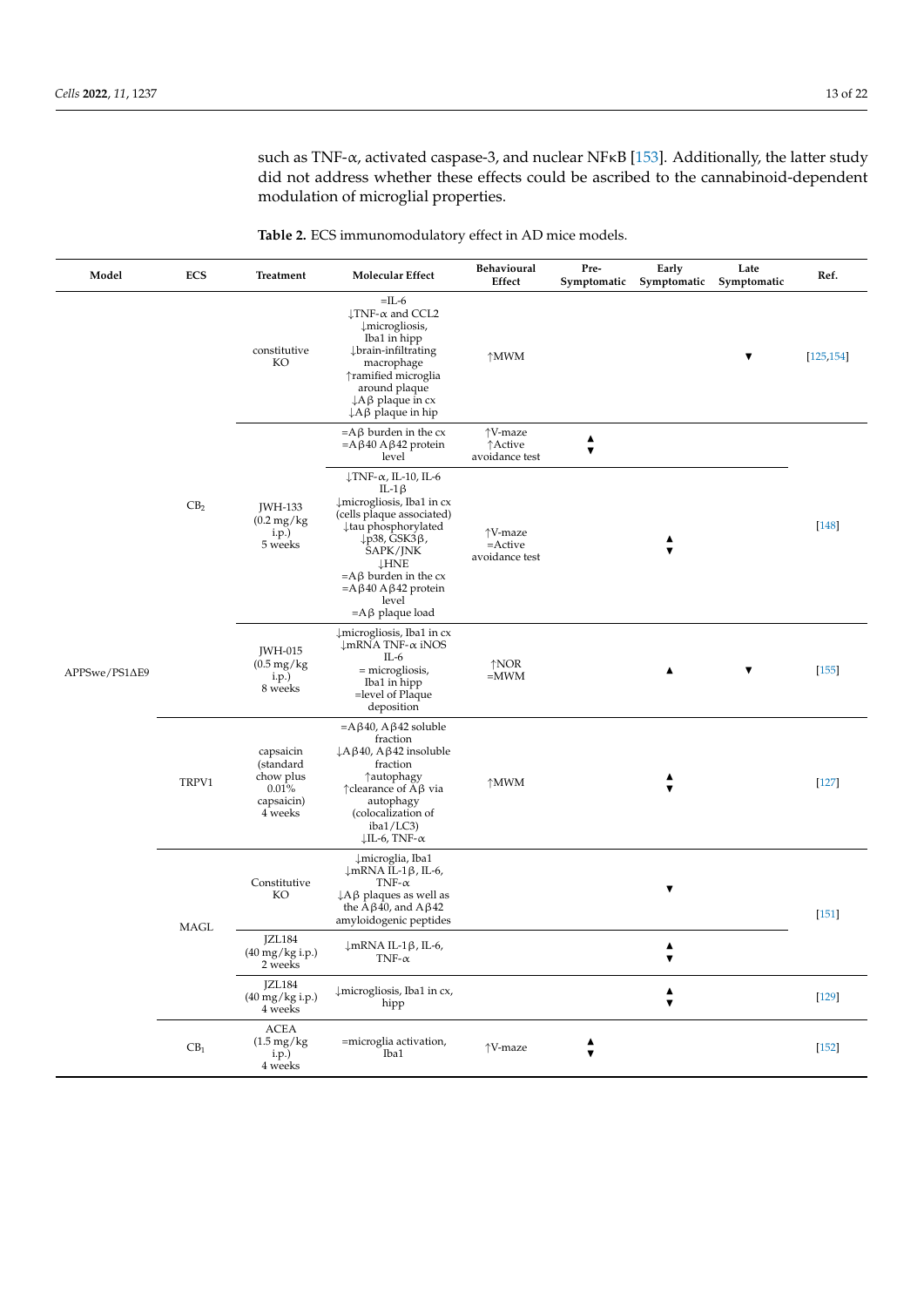| Model                               | <b>ECS</b>        | Treatment                                                                            | <b>Molecular Effect</b>                                                                                                                                                                                                   | Behavioural<br>Effect               | Pre-<br>Early<br>Late<br>Symptomatic<br>Symptomatic<br>Symptomatic | Ref.    |
|-------------------------------------|-------------------|--------------------------------------------------------------------------------------|---------------------------------------------------------------------------------------------------------------------------------------------------------------------------------------------------------------------------|-------------------------------------|--------------------------------------------------------------------|---------|
|                                     | <b>FAAH</b>       | Constitutive<br>KO                                                                   | ↑M1/M2 ratio in<br>$(FAAH^{-/-})$<br>Imicrogliosis Iba1<br>$\uparrow$ mRNA IL-1 $\upbeta$ , TNF- $\alpha$<br>↓mRNA IL-10, IL-4<br>$\downarrow$ soluble A $\upbeta$ 42                                                     | $=$ MWM                             | $\blacktriangledown$                                               | $[156]$ |
|                                     |                   |                                                                                      | $\uparrow$ phagocytic A $\upbeta$<br>by DAM                                                                                                                                                                               |                                     | $\blacktriangledown$                                               | $[157]$ |
| 5xFAD                               |                   | Constitutive<br>KO                                                                   | $\uparrow$ mRNA IL-1 $\upbeta$ , IL-6<br>$=$ IL-6<br>$\uparrow$ IL-1 $\upbeta$ in cx<br>↓microgliosis, Iba1 in<br>hipp (cells plaque<br>associated)<br>$\downarrow$ APP<br>$\downarrow$ A $\upbeta$ 42 and A $\upbeta$ 40 | $\uparrow$ MWM                      | ▼                                                                  | $[158]$ |
|                                     |                   | <b>URB597</b><br>$(3 \text{ mg/kg i.p.})$<br>2 weeks                                 | ↑mRNA IL-6 in hipp<br>$=mRNA IL-1\beta$ and<br>TNF- $\alpha$ in hipp                                                                                                                                                      | $=$ MWM                             | ▲<br>$\overline{\mathbf{v}}$                                       |         |
|                                     | MAGL              | JZL184<br>$(12 \text{ mg/kg}, i.p)$<br>8 weeks                                       | $\downarrow$ A $\upbeta$ 40 and A $\upbeta$ 42 as<br>well as APP c-terminal<br>fragments (CTFa/b)<br>↓ reactive microglia,<br>CD11b in hip                                                                                | $\uparrow$ MWM                      | ▲<br>$\overline{\mathbf{v}}$                                       | $[159]$ |
| J20                                 | CB <sub>2</sub>   | Constitutive<br>KO                                                                   | ↑microgliosis, Iba1 in<br>hipp (cells plaque<br>associated)<br>=microgliosis, Iba1 in<br>hipp<br>$\uparrow$ soluble A $\upbeta$<br>$\uparrow$ A $\upbeta$ plaque load<br>=soluble $A\beta$ 40                             |                                     | ▼                                                                  | $[160]$ |
|                                     |                   | <b>JWH-133</b><br>(drinking<br>water at a dose<br>of $0.2 \text{ mg/kg}$<br>16 weeks | $\downarrow$ microgliosis, Iba1 in cx<br>$\downarrow$ COX-2<br>↓CB2 protein<br>$\downarrow$ 27% levels of A $\upbeta$ 40<br>$\downarrow$ 30% levels of A $\beta$ 42                                                       | $\uparrow$ NOR                      | ▼                                                                  |         |
| Tg2576                              | CB <sub>1/2</sub> | WIN 55,212-2<br>(drinking<br>water at a dose<br>of $0.2 \text{ mg/kg}$<br>16 weeks   | $=$ microgliosis, Iba1 in $cx$<br>$=COX-2$<br>↓CB2 protein<br>$\downarrow$ 30% levels of A $\upbeta$ 42                                                                                                                   | $=$ NOR                             | $\blacktriangledown$<br>$\blacktriangle$                           | $[126]$ |
| 3xTg                                | TRPV1             | Capsaicin<br>$(1 \text{ mg/kg i.p.})$<br>4 weeks                                     | ↑microgliosis, Iba1<br>↑autophagy<br>↑ activated microglia in<br>hipp and cx                                                                                                                                              | $\uparrow$ Y Maze<br>$\uparrow$ MWM | $\overline{\mathbf{v}}$                                            | $[128]$ |
| Rat<br>$(A\beta 25-35 \text{ inj})$ | CB <sub>1/2</sub> | WIN 55,212-2<br>$(10 \mu g)$<br>intracerebro-<br>ventricular                         | ↓ microglia activation<br>in cx                                                                                                                                                                                           | $\uparrow$ MWM                      |                                                                    | $[102]$ |
| Rat<br>$(A\beta 42 \text{ inj})$    |                   | injection)<br>1 week                                                                 | $\downarrow$ TNF- $\alpha$<br>$\downarrow$ NF-kB                                                                                                                                                                          | $\uparrow$ MWM                      |                                                                    | [153]   |

<span id="page-13-0"></span>**Table 2.** *Cont.*

Symbols used:  $\blacktriangledown$ , end of treatment/evaluation point;  $\blacktriangle$ , start of treatment. ↑, increased; ↓, decreased; =, unchanged; Abbreviations: MWM, Morris water maze; NOR, novel object recognition; hipp, hippocampus; cx, cortex.

The direct involvement of microglia in the anti-AD effects of cannabinoid-based drugs was highlighted by several studies mainly focused on the  $CB_2$  receptor [\[125,](#page-20-6)[148,](#page-21-5)[154,](#page-21-11)[155\]](#page-21-12). In the pre- and early symptomatic APPSwe/PS1∆E9 mice, Aso and colleagues administered the selective CB<sub>2</sub> agonist JWH-133 during both stages of the disease. The chronic stimulation of CB<sub>2</sub> significantly improved learning and memory performances compared to vehicle-treated mice  $[148]$ . The long-term stimulation of  $CB<sub>2</sub>$  also produced remarkable anti-inflammatory effects by decreasing microgliosis around the plaque and downregulating the expression of several pro-inflammatory cytokines, such as IL-1, IL-6, TNF- $\alpha$ and IFN- $\gamma$ . Notably, these anti-inflammatory effects were associated with reduced oxidative stress damage and tau hyperphosphorylation in neuritic plaques [\[148\]](#page-21-5). Consistently,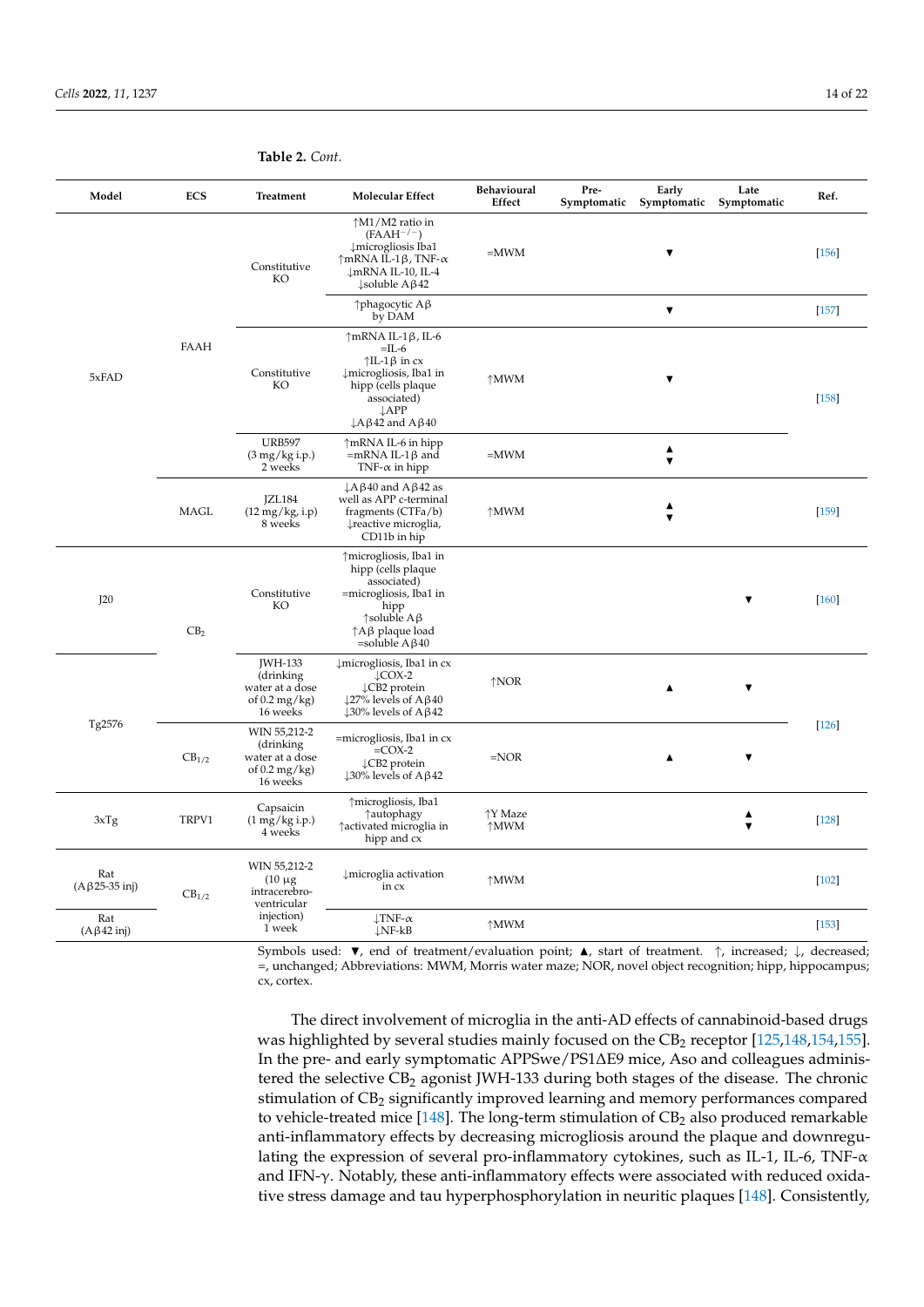the chronic stimulation of  $CB_2$  in the early phase of AD-like symptomatology of Tg2576 markedly lowered COX-2 and TNF-α, and ameliorated memory deficit [\[126\]](#page-20-7). Interestingly, in the same model, the chronic treatment by WIN55,212-2 did not show the same effect listed above. Moreover, Tg2676 mice showed an increase in microglial cells compared with wild-type in the cortex. This increased density was not altered by chronic treatment with WIN55,212-2, while the selective agonist of  $CB_2$  JWH-133 decreased the number of reactive microglia [\[160\]](#page-21-17).

Controversial evidence has emerged about the impact of the genetic ablation of the CB<sup>2</sup> receptor on the symptomatology of amyloidosis in AD-like mice. On the one hand, in APPSwe/PS1 $\Delta$ E9 mice, the deletion of CB<sub>2</sub> reduced microglial activation and infiltration of macrophages. Furthermore, these mice expressed low levels of soluble  $A\beta_{40/42}$ , pro-inflammatory chemokines, and cytokines, and displayed an improvement in cognitive impairment. Interestingly, in this study, the microglia around the plaque assumed a branched morphology, linked to a homeostatic or dystrophic state [\[125](#page-20-6)[,154\]](#page-21-11). On the contrary, in J20 mice, an AD-like model expressing mutated APP (K670N/M671L/V717F), Koppel et al. found that  $CB_2$  lacking mice exhibited increased  $A\beta$  deposits in the cerebral cortex, hippocampus and enhanced plaque-associated microglia [\[160\]](#page-21-17).

There a few studies regarding the possible role of TRPV1 in regulating microglial functions. In the hippocampus and cortex of the 3xTg mice, microglial cells showed distinctive phenotypic changes, such as more protrusions and longer branch length, suggesting a less-activated state. In this model, the activation of TRPV1 via capsaicin decreased amyloid and phosphorylated tau pathology, reversed memory deficit and promoted microglia activation, metabolism and autophagy [\[128\]](#page-20-9). Notably, impaired autophagic flux was correlated with ageing, characterized by immune senescence of macrophages [\[158\]](#page-21-15). In APP/PS1 mice, TRPV1 activation downregulated the release of pro-inflammatory IL-6, TNF- $\alpha$ , and increased autophagy, which promoted the clearance of Aβ [\[127\]](#page-20-8).

Growing evidence has revealed that the eCBs catabolic enzymes, MAGL and FAAH, are promising targets for controlling microglia activities in the context of AD-related neuroinflammation. For example, in early-symptomatic mice of APPSwe/PS1∆E9 and 5xFAD models, the pharmacological inhibition of MAGL with JZL184 led to the cognitive improvement and prevented neuroinflammation by reducing reactive microgliosis in the hippocampus [\[129](#page-20-10)[,159\]](#page-21-16). Aparicio et al. demonstrated that FAAH<sup> $-/-$ </sup> mice exhibited an increase in the M1/M2 ratio and a decrease in microgliosis [\[156\]](#page-21-13). In particular, the absence of FAAH triggered an imbalance of the microglial phenotype towards an exacerbated pro-inflammatory state, as revealed by the increased M1 over M2 markers, although no significant differences were found in memory performance [\[156\]](#page-21-13). Finally, the genetic ablation of FAAH was found to reduce  $A\beta$  levels, neuritic plaques and gliosis in the 5xFAD model [\[158\]](#page-21-15). Furthermore, in the same model,  $FAAH^{-/-}$  mice showed that cortical DAM microglia specifically overexpressed phagocytic-related receptors, such as TREM2 and cathepsin D [\[157\]](#page-21-14). These data suggest a specific gene expression profile related to DAM molecular signature in microglia from 5xFAD/FAAH−/<sup>−</sup> mice that provoked enhanced  $A\beta$  phagocytosis and clearance. The authors suggest that the enhancement of AEA signalling, by promoting an alternative DAM phenotype, could have a beneficial impact on amyloidosis [\[157\]](#page-21-14).

Overall, these findings suggest that the ECS may have a regulatory role in microglial biology, both in normal and AD-related pathological conditions. Furthermore, substantial evidence has also been accumulated indicating that targeted manipulation of eCB signalling by cannabinoid-based medicines may represent a novel and valuable strategy for managing AD.

## **5. Conclusions**

Microglia, the immunocompetent guardians of brain homeostasis, were recently shown to display an extremely heterogeneous phenotype across different regions of the brain as well as in distinct stages of AD, as they can exist in many different types and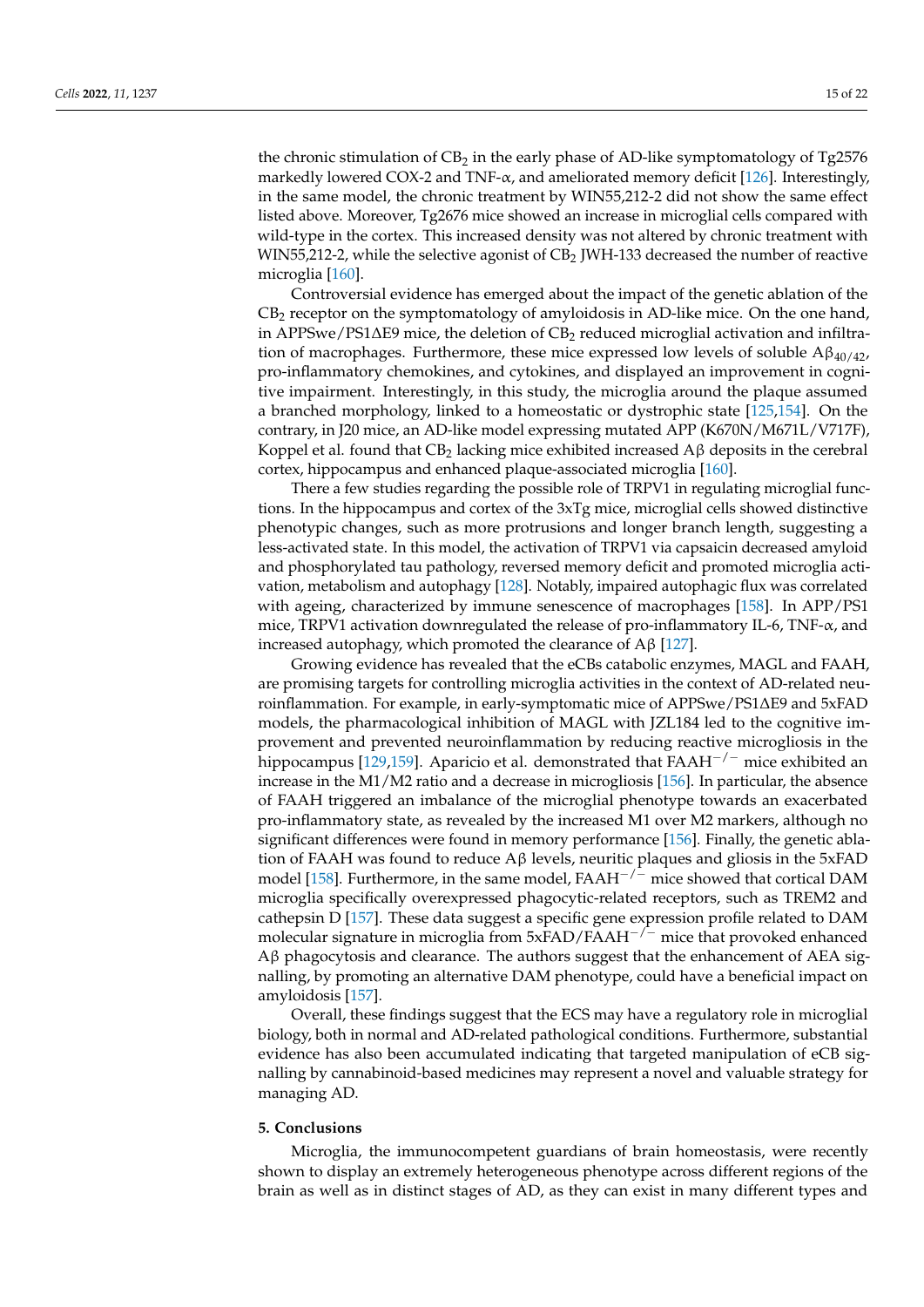activation states, from neuroprotective to neurodestructive. A robust body of literature has consistently documented the functional relevance of the microglial ECS that could specifically drive the acquisition of an anti-AD phenotype by these cells, consisting of an enhancement in phagocytosis, chemotaxis, and the release of anti-inflammatory and/or proresolutory mediators. In particular, preclinical evidence demonstrates that the enhancement of eCBs signalling, obtained through an inhibition of the main eCB-degrading enzymes, exerts potent immunomodulatory effects on microglia-driven responses and might represent a promising therapeutic strategy for attenuating AD-related neurodegenerative processes and cognitive decline.

Unfortunately, until now, knowledge of the direct modulation of microglia through ECS is mostly based on in vitro studies. Indeed, in the preclinical studies, several groups demonstrated that the modulation of the ECS in AD-like mice led to improved symptomatology. Since ECS-based drugs strongly act on the neuronal functional recovery, it is very difficult to establish to what extent these effects are attributable to a direct impact on microglial activity [\[81\]](#page-18-10). In this context, future and more MG-focused investigations performed using cell-selective inducible knockout models could help to define the relative contribution of microglial eCB signalling in the recovery of brain homeostasis under AD-related pathological conditions.

**Author Contributions:** L.S. and F.C. wrote the manuscript. V.C., A.L., A.R.L. and N.D.D. performed, discussed the work, and edited the manuscript. S.O. supervised the project and M.M. revised the manuscript. All authors have read and agreed to the published version of the manuscript.

**Funding:** This research was funded by the Italian Ministry of University and Research (MUR), and Research (MUR), under the competitive grant PRIN 2017-2017BTHJ4R to S.O. and M.M., and by intramural "DISCAB grant 2021" (awarded by the Department of Biotechnological and Applied Clinical Sciences) and "Progetti di Ateneo 2021" of University of L'Aquila to M.M.

**Conflicts of Interest:** The authors declare no conflict of interest.

# **References**

- <span id="page-15-1"></span><span id="page-15-0"></span>1. Citron, M. Alzheimer's disease: Strategies for disease modification. *Nat. Rev. Drug Discov.* **2010**, *9*, 387–398. [\[CrossRef\]](http://doi.org/10.1038/nrd2896) [\[PubMed\]](http://www.ncbi.nlm.nih.gov/pubmed/20431570) 2. Sevigny, J.; Chiao, P.; Bussière, T.; Weinreb, P.H.; Williams, L.; Maier, M.; Dunstan, R.; Salloway, S.; Chen, T.; Ling, Y.; et al. The
- antibody aducanumab reduces Aβ plaques in Alzheimer's disease. *Nature* **2016**, *537*, 50–56. [\[CrossRef\]](http://doi.org/10.1038/nature19323) [\[PubMed\]](http://www.ncbi.nlm.nih.gov/pubmed/27582220)
- <span id="page-15-2"></span>3. Musiek, E.S.; Holtzman, D.M. Three dimensions of the amyloid hypothesis: Time, space and "wingmen". *Nat. Neurosci.* **2015**, *18*, 800–806. [\[CrossRef\]](http://doi.org/10.1038/nn.4018) [\[PubMed\]](http://www.ncbi.nlm.nih.gov/pubmed/26007213)
- <span id="page-15-3"></span>4. Wong, W.T. Microglial aging in the healthy CNS: Phenotypes, drivers, and rejuvenation. *Front. Cell. Neurosci.* **2013**, *7*, 800–806. [\[CrossRef\]](http://doi.org/10.3389/fncel.2013.00022)
- <span id="page-15-4"></span>5. Heppner, F.L.; Ransohoff, R.M.; Becher, B. Immune attack: The role of inflammation in Alzheimer disease. *Nat. Rev. Neurosci.* **2015**, *16*, 358–372. [\[CrossRef\]](http://doi.org/10.1038/nrn3880)
- <span id="page-15-5"></span>6. Streit, W.J.; Xue, Q.-S.; Tischer, J.; Bechmann, I. Microglial pathology. *Acta Neuropathol. Commun.* **2014**, *2*, 142. [\[CrossRef\]](http://doi.org/10.1186/s40478-014-0142-6)
- <span id="page-15-6"></span>7. Chiurchiu, V.; Battistini, L.; Maccarrone, M. Endocannabinoid signalling in innate and adaptive immunity. *Immunology* **2015**, *144*, 352–364. [\[CrossRef\]](http://doi.org/10.1111/imm.12441)
- <span id="page-15-7"></span>8. Stella, N. Endocannabinoid signaling in microglial cells. *Neuropharmacology* **2009**, *56*, 244–253. [\[CrossRef\]](http://doi.org/10.1016/j.neuropharm.2008.07.037)
- <span id="page-15-8"></span>9. Chiurchiù, V.; Leuti, A.; Maccarrone, M. Bioactive lipids and chronic inflammation: Managing the fire within. *Front. Immunol.* **2018**, *9*, 38. [\[CrossRef\]](http://doi.org/10.3389/fimmu.2018.00038)
- <span id="page-15-9"></span>10. Li, Q.; Barres, B.A. Microglia and macrophages in brain homeostasis and disease. *Nat. Rev. Immunol.* **2017**, *18*, 225–242. [\[CrossRef\]](http://doi.org/10.1038/nri.2017.125)
- <span id="page-15-10"></span>11. Mecha, M.; Feliú, A.; Carrillo-Salinas, F.J.; Rueda-Zubiaurre, A.; Ortega-Gutiérrez, S.; de Sola, R.G.; Guaza, C. Endocannabinoids drive the acquisition of an alternative phenotype in microglia. *Brain Behav. Immun.* **2015**, *49*, 233–245. [\[CrossRef\]](http://doi.org/10.1016/j.bbi.2015.06.002) [\[PubMed\]](http://www.ncbi.nlm.nih.gov/pubmed/26086345)
- <span id="page-15-11"></span>12. Serhan, C.N.; Chiang, N.; Dalli, J. New Pro-Resolving n-3 Mediators Bridge Resolution of Infectious Inflammation to Tissue Regeneration. *Mol. Aspects Med.* **2018**, *64*, 1–17. [\[CrossRef\]](http://doi.org/10.1016/j.mam.2017.08.002) [\[PubMed\]](http://www.ncbi.nlm.nih.gov/pubmed/28802833)
- 13. Young, A.P.; Denovan-Wright, E.M. The Dynamic Role of Microglia and the Endocannabinoid System in Neuroinflammation. *Front. Pharmacol.* **2022**, *12*, 4069. [\[CrossRef\]](http://doi.org/10.3389/fphar.2021.806417) [\[PubMed\]](http://www.ncbi.nlm.nih.gov/pubmed/35185547)
- <span id="page-15-12"></span>14. Leng, F.; Edison, P. Neuroinflammation and microglial activation in Alzheimer disease: Where do we go from here? *Nat. Rev. Neurol.* **2021**, *17*, 157–172. [\[CrossRef\]](http://doi.org/10.1038/s41582-020-00435-y)
- <span id="page-15-13"></span>15. Kigerl, K.A.; de Rivero Vaccari, J.P.; Dietrich, W.D.; Popovich, P.G.; Keane, R.W. Pattern recognition receptors and central nervous system repair. *Exp. Neurol.* **2014**, *258*, 5–16. [\[CrossRef\]](http://doi.org/10.1016/j.expneurol.2014.01.001)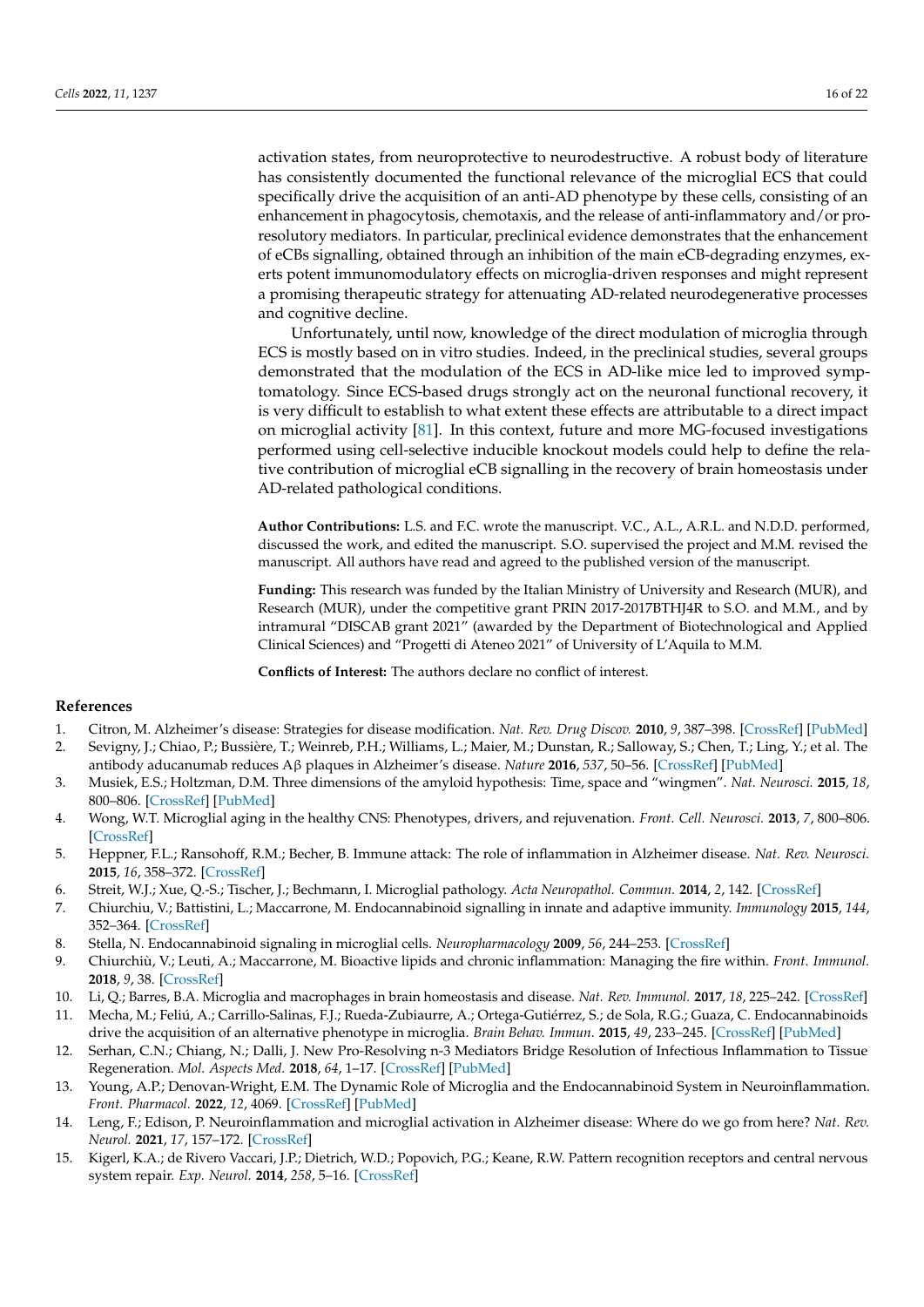- <span id="page-16-0"></span>16. Solé-Domènech, S.; Cruz, D.L.; Capetillo-Zarate, E.; Maxfield, F.R. The endocytic pathway in microglia during health, aging and Alzheimer's disease. *Ageing Res. Rev.* **2016**, *32*, 89–103. [\[CrossRef\]](http://doi.org/10.1016/j.arr.2016.07.002)
- <span id="page-16-1"></span>17. Ji, Y.; Wang, X.; Kalicki, C.; Menta, B.W.; Baumgardner, M.; Koppel, S.J.; Weidling, I.W.; Perez-Ortiz, J.; Wilkins, H.M.; Swerdlow, R.H. Effects of Microglial Cytokines on Alzheimer's Disease-Related Phenomena. *J. Alzheimers. Dis.* **2019**, *67*, 1021–1034. [\[CrossRef\]](http://doi.org/10.3233/JAD-180820)
- <span id="page-16-2"></span>18. Guedes, J.R.; Lao, T.; Cardoso, A.L.; El Khoury, J. Roles of microglial and monocyte chemokines and their receptors in regulating Alzheimer's disease-associated amyloid-β and tau pathologies. *Front. Neurol.* **2018**, *9*, 549. [\[CrossRef\]](http://doi.org/10.3389/fneur.2018.00549)
- <span id="page-16-3"></span>19. Heneka, M.T.; Carson, M.J.; El Khoury, J.; Landreth, G.E.; Brosseron, F.; Feinstein, D.L.; Jacobs, A.H.; Wyss-Coray, T.; Vitorica, J.; Ransohoff, R.M.; et al. Neuroinflammation in Alzheimer's disease. *Lancet. Neurol.* **2015**, *14*, 388–405. [\[CrossRef\]](http://doi.org/10.1016/S1474-4422(15)70016-5)
- <span id="page-16-4"></span>20. Martinez, F.O.; Gordon, S. The M1 and M2 paradigm of macrophage activation: Time for reassessment. *F1000Prime Rep.* **2014**, *6*, 13. [\[CrossRef\]](http://doi.org/10.12703/P6-13)
- <span id="page-16-5"></span>21. Ransohoff, R.M. A polarizing question: Do M1 and M2 microglia exist? *Nat. Neurosci.* **2016**, *19*, 987–991. [\[CrossRef\]](http://doi.org/10.1038/nn.4338) [\[PubMed\]](http://www.ncbi.nlm.nih.gov/pubmed/27459405)
- <span id="page-16-6"></span>22. Walker, D.G.; Lue, L.F. Immune phenotypes of microglia in human neurodegenerative disease: Challenges to detecting microglial polarization in human brains. *Alzheimers. Res. Ther.* **2015**, *7*, 56. [\[CrossRef\]](http://doi.org/10.1186/s13195-015-0139-9)
- <span id="page-16-7"></span>23. Jurga, A.M.; Paleczna, M.; Kuter, K.Z. Overview of General and Discriminating Markers of Differential Microglia Phenotypes. *Front. Cell. Neurosci.* **2020**, *14*, 198. [\[CrossRef\]](http://doi.org/10.3389/fncel.2020.00198)
- <span id="page-16-8"></span>24. Sarlus, H.; Heneka, M.T. Microglia in Alzheimer's disease. *J. Clin. Investig.* **2017**, *127*, 3240–3249. [\[CrossRef\]](http://doi.org/10.1172/JCI90606) [\[PubMed\]](http://www.ncbi.nlm.nih.gov/pubmed/28862638)
- <span id="page-16-9"></span>25. Cherry, J.D.; Olschowka, J.A.; O'Banion, M.K. Are "resting" microglia more "M2"? *Front. Immunol.* **2014**, *5*, 594. [\[CrossRef\]](http://doi.org/10.3389/fimmu.2014.00594) [\[PubMed\]](http://www.ncbi.nlm.nih.gov/pubmed/25477883)
- <span id="page-16-10"></span>26. Orihuela, R.; McPherson, C.A.; Harry, G.J. Microglial M1/M2 polarization and metabolic states. *Br. J. Pharmacol.* **2016**, *173*, 649–665. [\[CrossRef\]](http://doi.org/10.1111/bph.13139) [\[PubMed\]](http://www.ncbi.nlm.nih.gov/pubmed/25800044)
- <span id="page-16-11"></span>27. Li, J.; Shui, X.; Sun, R.; Wan, L.; Zhang, B.; Xiao, B.; Luo, Z. Microglial Phenotypic Transition: Signaling Pathways and Influencing Modulators Involved in Regulation in Central Nervous System Diseases. *Front. Cell. Neurosci.* **2021**, *15*, 359. [\[CrossRef\]](http://doi.org/10.3389/fncel.2021.736310) [\[PubMed\]](http://www.ncbi.nlm.nih.gov/pubmed/34594188)
- <span id="page-16-12"></span>28. Jiang, C.T.; Wu, W.F.; Deng, Y.H.; Ge, J.W. Modulators of microglia activation and polarization in ischemic stroke (Review). *Mol. Med. Rep.* **2020**, *21*, 2006–2018. [\[CrossRef\]](http://doi.org/10.3892/mmr.2020.11003)
- <span id="page-16-13"></span>29. Biswas, S.K.; Mantovani, A. Orchestration of metabolism by macrophages. *Cell Metab.* **2012**, *15*, 432–437. [\[CrossRef\]](http://doi.org/10.1016/j.cmet.2011.11.013)
- <span id="page-16-14"></span>30. Cherry, J.D.; Olschowka, J.A.; O'Banion, M.K. Neuroinflammation and M2 microglia: The good, the bad, and the inflamed. *J. Neuroinflammation* **2014**, *11*, 98. [\[CrossRef\]](http://doi.org/10.1186/1742-2094-11-98)
- <span id="page-16-15"></span>31. Guo, S.; Wang, H.; Yin, Y. Microglia Polarization from M1 to M2 in Neurodegenerative Diseases. *Front. Aging Neurosci.* **2022**, *14*, 75. [\[CrossRef\]](http://doi.org/10.3389/fnagi.2022.815347) [\[PubMed\]](http://www.ncbi.nlm.nih.gov/pubmed/35250543)
- <span id="page-16-16"></span>32. Song, W.M.; Colonna, M. The identity and function of microglia in neurodegeneration. *Nat. Immunol.* **2018**, *19*, 1048–1058. [\[CrossRef\]](http://doi.org/10.1038/s41590-018-0212-1) [\[PubMed\]](http://www.ncbi.nlm.nih.gov/pubmed/30250185)
- <span id="page-16-17"></span>33. Li, F.; Faustino, J.; Woo, M.S.; Derugin, N.; Vexler, Z.S. Lack of the scavenger receptor CD36 alters microglial phenotypes after neonatal stroke. *J. Neurochem.* **2015**, *135*, 445. [\[CrossRef\]](http://doi.org/10.1111/jnc.13239) [\[PubMed\]](http://www.ncbi.nlm.nih.gov/pubmed/26223273)
- 34. Rinaldi, M.; Thomas, L.; Mathieu, P.; Carabias, P.; Troncoso, M.F.; Pasquini, J.M.; Rabinovich, G.A.; Pasquini, L.A. Galectin-1 circumvents lysolecithin-induced demyelination through the modulation of microglial polarization/phagocytosis and oligodendroglial differentiation. *Neurobiol. Dis.* **2016**, *96*, 127–143. [\[CrossRef\]](http://doi.org/10.1016/j.nbd.2016.09.003)
- 35. Lampron, A.; Larochelle, A.; Laflamme, N.; Préfontaine, P.; Plante, M.M.; Sánchez, M.G.; Wee Yong, V.; Stys, P.K.; Tremblay, M.È.; Rivest, S. Inefficient clearance of myelin debris by microglia impairs remyelinating processes. *J. Exp. Med.* **2015**, *212*, 481–495. [\[CrossRef\]](http://doi.org/10.1084/jem.20141656)
- <span id="page-16-18"></span>36. Nizami, S.; Hall-Roberts, H.; Warrier, S.; Cowley, S.A.; Di Daniel, E. Microglial inflammation and phagocytosis in Alzheimer's disease: Potential therapeutic targets. *Br. J. Pharmacol.* **2019**, *176*, 3515. [\[CrossRef\]](http://doi.org/10.1111/bph.14618)
- <span id="page-16-19"></span>37. Tiberi, M.; Chiurchiù, V. Specialized Pro-resolving Lipid Mediators and Glial Cells: Emerging Candidates for Brain Homeostasis and Repair. *Front. Cell. Neurosci.* **2021**, *15*, 136. [\[CrossRef\]](http://doi.org/10.3389/fncel.2021.673549)
- <span id="page-16-20"></span>38. Xu, X.; Zhang, L.; Ye, X.; Hao, Q.; Zhang, T.; Cui, G.; Yu, M. Nrf2/ARE pathway inhibits ROS-induced NLRP3 inflammasome activation in BV2 cells after cerebral ischemia reperfusion. *Inflamm. Res.* **2018**, *67*, 57–65. [\[CrossRef\]](http://doi.org/10.1007/s00011-017-1095-6)
- <span id="page-16-21"></span>39. Dobri, A.M.; Dudău, M.; Enciu, A.M.; Hinescu, M.E. CD36 in Alzheimer's Disease: An Overview of Molecular Mechanisms and Therapeutic Targeting. *Neuroscience* **2021**, *453*, 301–311. [\[CrossRef\]](http://doi.org/10.1016/j.neuroscience.2020.11.003)
- <span id="page-16-22"></span>40. Colonna, M.; Butovsky, O. Microglia Function in the Central Nervous System During Health and Neurodegeneration. *Annu. Rev. Immunol.* **2017**, *35*, 441–468. [\[CrossRef\]](http://doi.org/10.1146/annurev-immunol-051116-052358)
- <span id="page-16-23"></span>41. Cai, W.; Dai, X.; Chen, J.; Zhao, J.; Xu, M.; Zhang, L.; Yang, B.; Zhang, W.; Rocha, M.; Nakao, T.; et al. STAT6/Arg1 promotes microglia/macrophage efferocytosis and inflammation resolution in stroke mice. *JCI Insight* **2019**, *4*, 4. [\[CrossRef\]](http://doi.org/10.1172/jci.insight.131355) [\[PubMed\]](http://www.ncbi.nlm.nih.gov/pubmed/31619589)
- <span id="page-16-24"></span>42. Franco, R.; Fernández-Suárez, D. Alternatively activated microglia and macrophages in the central nervous system. *Prog. Neurobiol.* **2015**, *131*, 65–86. [\[CrossRef\]](http://doi.org/10.1016/j.pneurobio.2015.05.003) [\[PubMed\]](http://www.ncbi.nlm.nih.gov/pubmed/26067058)
- <span id="page-16-26"></span><span id="page-16-25"></span>43. Alzheimer's Association. 2018 Alzheimer's disease facts and figures. *Alzheimer's Dement.* **2018**, *14*, 367–429. [\[CrossRef\]](http://doi.org/10.1016/j.jalz.2018.02.001)
- 44. Karran, E.; Mercken, M.; De Strooper, B. The amyloid cascade hypothesis for Alzheimer's disease: An appraisal for the development of therapeutics. *Nat. Rev. Drug Discov.* **2011**, *10*, 698–712. [\[CrossRef\]](http://doi.org/10.1038/nrd3505) [\[PubMed\]](http://www.ncbi.nlm.nih.gov/pubmed/21852788)
- <span id="page-16-27"></span>45. Wang, Y.; Mandelkow, E. Tau in physiology and pathology. *Nat. Rev. Neurosci.* **2015**, *17*, 22–35. [\[CrossRef\]](http://doi.org/10.1038/nrn.2015.1)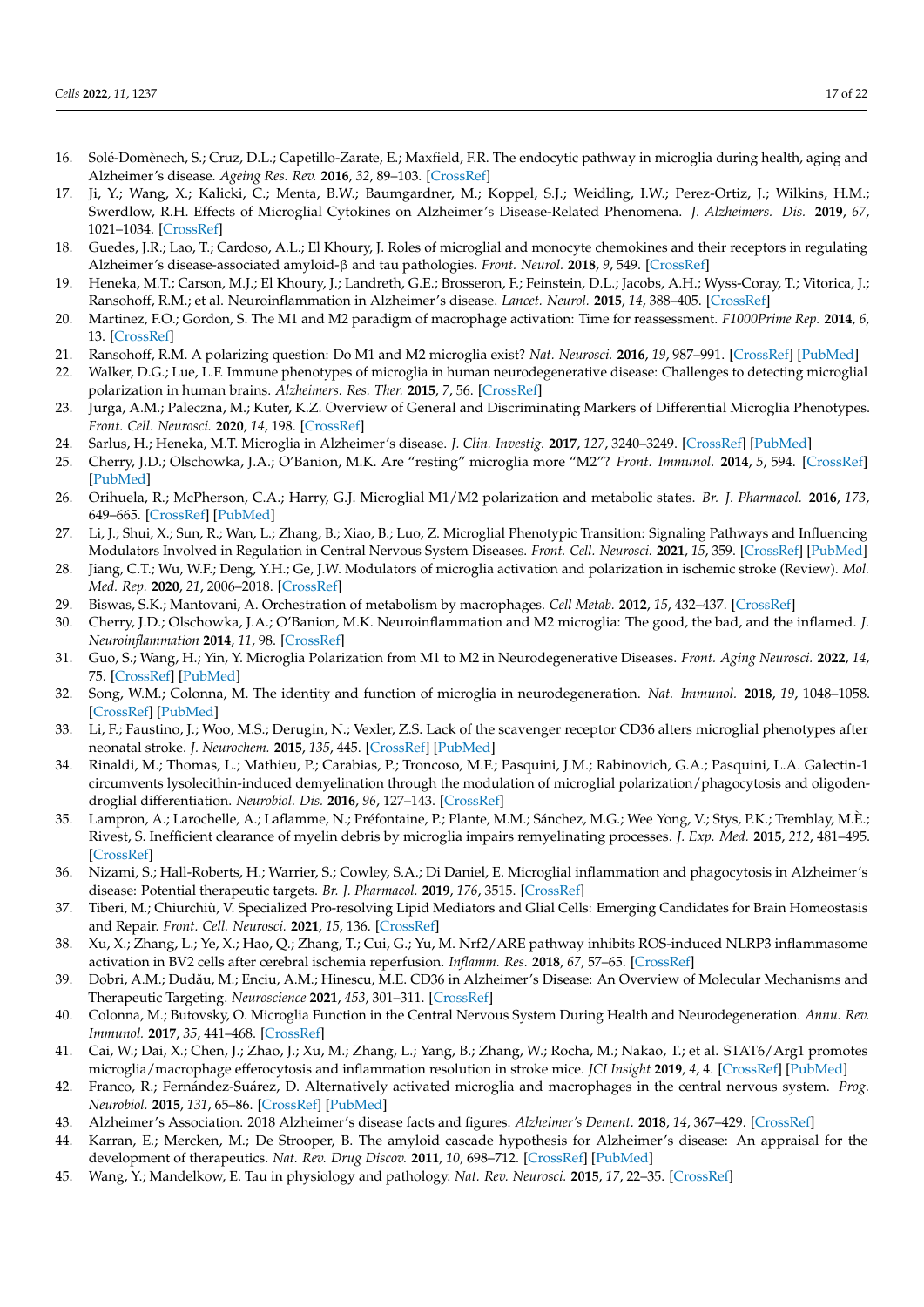- <span id="page-17-0"></span>46. Okello, A.; Edison, M.P.; Archer, M.H.; Turkheimer, M.F.; Kennedy, J.; Bullock, M.R.; Walker, M.Z.; Kennedy, A.; Fox, N.; Rossor, M.; et al. Microglial activation and amyloid deposition in mild cognitive impairment A PET study. *Neurology* **2009**, *72*, 56–62. [\[CrossRef\]](http://doi.org/10.1212/01.wnl.0000338622.27876.0d)
- 47. Femminella, G.D.; Dani, M.; Wood, M.; Fan, Z.; Calsolaro, V.; Atkinson, R.; Edginton, T.; Hinz, R.; Brooks, D.J.; Edison, P. Microglial activation in early Alzheimer trajectory is associated with higher gray matter volume. *Neurology* **2019**, *92*, e1331–e1343. [\[CrossRef\]](http://doi.org/10.1212/WNL.0000000000007133)
- <span id="page-17-1"></span>48. Hanzel, C.E.; Pichet-Binette, A.; Pimentel, L.S.B.; Iulita, M.F.; Allard, S.; Ducatenzeiler, A.; Do Carmo, S.; Cuello, A.C. Neuronal driven pre-plaque inflammation in a transgenic rat model of Alzheimer's disease. *Neurobiol. Aging* **2014**, *35*, 2249–2262. [\[CrossRef\]](http://doi.org/10.1016/j.neurobiolaging.2014.03.026)
- <span id="page-17-2"></span>49. Philippens, I.H.; Ormel, P.R.; Baarends, G.; Johansson, M.; Remarque, E.J.; Doverskog, M. Acceleration of Amyloidosis by Inflammation in the Amyloid-Beta Marmoset Monkey Model of Alzheimer's Disease. *J. Alzheimers. Dis.* **2017**, *55*, 101–113. [\[CrossRef\]](http://doi.org/10.3233/JAD-160673)
- <span id="page-17-3"></span>50. Streit, W.J.; Braak, H.; Xue, Q.S.; Bechmann, I. Dystrophic (senescent) rather than activated microglial cells are associated with tau pathology and likely precede neurodegeneration in Alzheimer's disease. *Acta Neuropathol.* **2009**, *118*, 475. [\[CrossRef\]](http://doi.org/10.1007/s00401-009-0556-6)
- <span id="page-17-4"></span>51. Venegas, C.; Heneka, M.T. Danger-associated molecular patterns in Alzheimer's disease. *J. Leukoc. Biol.* **2017**, *101*, 87–98. [\[CrossRef\]](http://doi.org/10.1189/jlb.3MR0416-204R) [\[PubMed\]](http://www.ncbi.nlm.nih.gov/pubmed/28049142)
- <span id="page-17-5"></span>52. Ising, C.; Venegas, C.; Zhang, S.; Scheiblich, H.; Schmidt, S.V.; Vieira-Saecker, A.; Schwartz, S.; Albasset, S.; McManus, R.M.; Tejera, D.; et al. NLRP3 inflammasome activation drives tau pathology. *Nature* **2019**, *575*, 669–673. [\[CrossRef\]](http://doi.org/10.1038/s41586-019-1769-z) [\[PubMed\]](http://www.ncbi.nlm.nih.gov/pubmed/31748742)
- <span id="page-17-6"></span>53. Maciuszek, M.; Cacace, A.; Brennan, E.; Godson, C.; Chapman, T.M. Recent advances in the design and development of formyl peptide receptor 2 (FPR2/ALX) agonists as pro-resolving agents with diverse therapeutic potential. *Eur. J. Med. Chem.* **2021**, *213*, 113167. [\[CrossRef\]](http://doi.org/10.1016/j.ejmech.2021.113167) [\[PubMed\]](http://www.ncbi.nlm.nih.gov/pubmed/33486199)
- <span id="page-17-7"></span>54. Plescher, M.; Seifert, G.; Hansen, J.N.; Bedner, P.; Steinhäuser, C.; Halle, A. Plaque-dependent morphological and electrophysiological heterogeneity of microglia in an Alzheimer's disease mouse model. *Glia* **2018**, *66*, 1464–1480. [\[CrossRef\]](http://doi.org/10.1002/glia.23318)
- <span id="page-17-8"></span>55. Bisht, K.; Sharma, K.P.; Lecours, C.; Gabriela Sánchez, M.; El Hajj, H.; Milior, G.; Olmos-Alonso, A.; Gómez-Nicola, D.; Luheshi, G.; Vallières, L.; et al. Dark microglia: A new phenotype predominantly associated with pathological states. *Glia* **2016**, *64*, 826–839. [\[CrossRef\]](http://doi.org/10.1002/glia.22966) [\[PubMed\]](http://www.ncbi.nlm.nih.gov/pubmed/26847266)
- <span id="page-17-9"></span>56. Cristino, L.; Bisogno, T.; Di Marzo, V. Cannabinoids and the expanded endocannabinoid system in neurological disorders. *Nat. Rev. Neurol.* **2020**, *16*, 9–29. [\[CrossRef\]](http://doi.org/10.1038/s41582-019-0284-z)
- <span id="page-17-10"></span>57. Leuti, A.; Fazio, D.; Fava, M.; Piccoli, A.; Oddi, S.; Maccarrone, M. Bioactive lipids, inflammation and chronic diseases. *Adv. Drug Deliv. Rev.* **2020**, *159*, 133–169. [\[CrossRef\]](http://doi.org/10.1016/j.addr.2020.06.028)
- <span id="page-17-11"></span>58. Lutz, B.; Marsicano, G.; Maldonado, R.; Hillard, C.J. The endocannabinoid system in guarding against fear, anxiety and stress. *Nat. Rev. Neurosci.* **2015**, *16*, 705. [\[CrossRef\]](http://doi.org/10.1038/nrn4036)
- <span id="page-17-12"></span>59. Maccarrone, M.; Finazzi-Agró, A. The endocannabinoid system, anandamide and the regulation of mammalian cell apoptosis. *Cell Death Differ.* **2003**, *10*, 946–955. [\[CrossRef\]](http://doi.org/10.1038/sj.cdd.4401284)
- <span id="page-17-13"></span>60. Binte Mustafiz, S.S.; Uyama, T.; Morito, K.; Takahashi, N.; Kawai, K.; Hussain, Z.; Tsuboi, K.; Araki, N.; Yamamoto, K.; Tanaka, T.; et al. Intracellular Ca2+-dependent formation of N-acyl-phosphatidylethanolamines by human cytosolic phospholipase A2ε. *Biochim. Biophys. Acta-Mol. Cell Biol. Lipids* **2019**, *1864*, 158515. [\[CrossRef\]](http://doi.org/10.1016/j.bbalip.2019.158515)
- <span id="page-17-14"></span>61. Fezza, F.; Bari, M.; Florio, R.; Talamonti, E.; Feole, M.; Maccarrone, M. Endocannabinoids, Related Compounds and Their Metabolic Routes. *Molecules* **2014**, *19*, 17078. [\[CrossRef\]](http://doi.org/10.3390/molecules191117078) [\[PubMed\]](http://www.ncbi.nlm.nih.gov/pubmed/25347455)
- <span id="page-17-15"></span>62. Liu, J.; Wang, L.; Harvey-White, J.; Osei-Hyiaman, D.; Razdan, R.; Gong, Q.; Chan, A.C.; Zhou, Z.; Huang, B.X.; Kim, H.Y.; et al. A biosynthetic pathway for anandamide. *Proc. Natl. Acad. Sci. USA* **2006**, *103*, 13345. [\[CrossRef\]](http://doi.org/10.1073/pnas.0601832103)
- <span id="page-17-16"></span>63. Stella, N.; Schweitzer, P.; Plomelli, D. A second endogenous cannabinoid that modulates long-term potentiation. *Nature* **1997**, *388*, 773–778. [\[CrossRef\]](http://doi.org/10.1038/42015) [\[PubMed\]](http://www.ncbi.nlm.nih.gov/pubmed/9285589)
- <span id="page-17-17"></span>64. Bisogno, T.; Howell, F.; Williams, G.; Minassi, A.; Cascio, M.G.; Ligresti, A.; Matias, I.; Schiano-Moriello, A.; Paul, P.; Williams, E.J.; et al. Cloning of the first sn1-DAG lipases points to the spatial and temporal regulation of endocannabinoid signaling in the brain. *J. Cell Biol.* **2003**, *163*, 463–468. [\[CrossRef\]](http://doi.org/10.1083/jcb.200305129)
- <span id="page-17-18"></span>65. Hsu, K.L.; Tsuboi, K.; Adibekian, A.; Pugh, H.; Masuda, K.; Cravatt, B.F. DAGLβ inhibition perturbs a lipid network involved in macrophage inflammatory responses. *Nat. Chem. Biol.* **2012**, *8*, 999–1007. [\[CrossRef\]](http://doi.org/10.1038/nchembio.1105)
- <span id="page-17-19"></span>66. Nakane, S.; Oka, S.; Arai, S.; Waku, K.; Ishima, Y.; Tokumura, A.; Sugiura, T. 2-Arachidonoyl-sn-glycero-3-phosphate, an arachidonic acid-containing lysophosphatidic acid: Occurrence and rapid enzymatic conversion to 2-arachidonoyl-sn-glycerol, a cannabinoid receptor ligand, in rat brain. *Arch. Biochem. Biophys.* **2002**, *402*, 51–58. [\[CrossRef\]](http://doi.org/10.1016/S0003-9861(02)00038-3)
- <span id="page-17-20"></span>67. Higgs, H.N.; Glomset, J.A. Identification of a phosphatidic acid-preferring phospholipase A1 from bovine brain and testis. *Proc. Natl. Acad. Sci. USA* **1994**, *91*, 9574–9578. [\[CrossRef\]](http://doi.org/10.1073/pnas.91.20.9574)
- <span id="page-17-21"></span>68. Murataeva, N.; Straiker, A.; Mackie, K. Parsing the players: 2-arachidonoylglycerol synthesis and degradation in the CNS. *Br. J. Pharmacol.* **2014**, *171*, 1379–1391. [\[CrossRef\]](http://doi.org/10.1111/bph.12411)
- <span id="page-17-22"></span>69. Araujo, D.J.; Prakash, N.; Mechoulam, R.; Saijo, K.; Tang, Y.; Tjoa, K.; Guaza, C. The Endocannabinoid System as a Window into Microglial Biology and Its Relationship to Autism. *Front. Cell. Neurosci.* **2019**, *13*, 424. [\[CrossRef\]](http://doi.org/10.3389/fncel.2019.00424)
- <span id="page-17-23"></span>70. Cravatt, B.F.; Giang, D.K.; Mayfield, S.P.; Boger, D.L.; Lerner, R.A.; Gilula, N.B. Molecular characterization of an enzyme that degrades neuromodulatory fatty-acid amides. *Nature* **1996**, *384*, 83–87. [\[CrossRef\]](http://doi.org/10.1038/384083a0)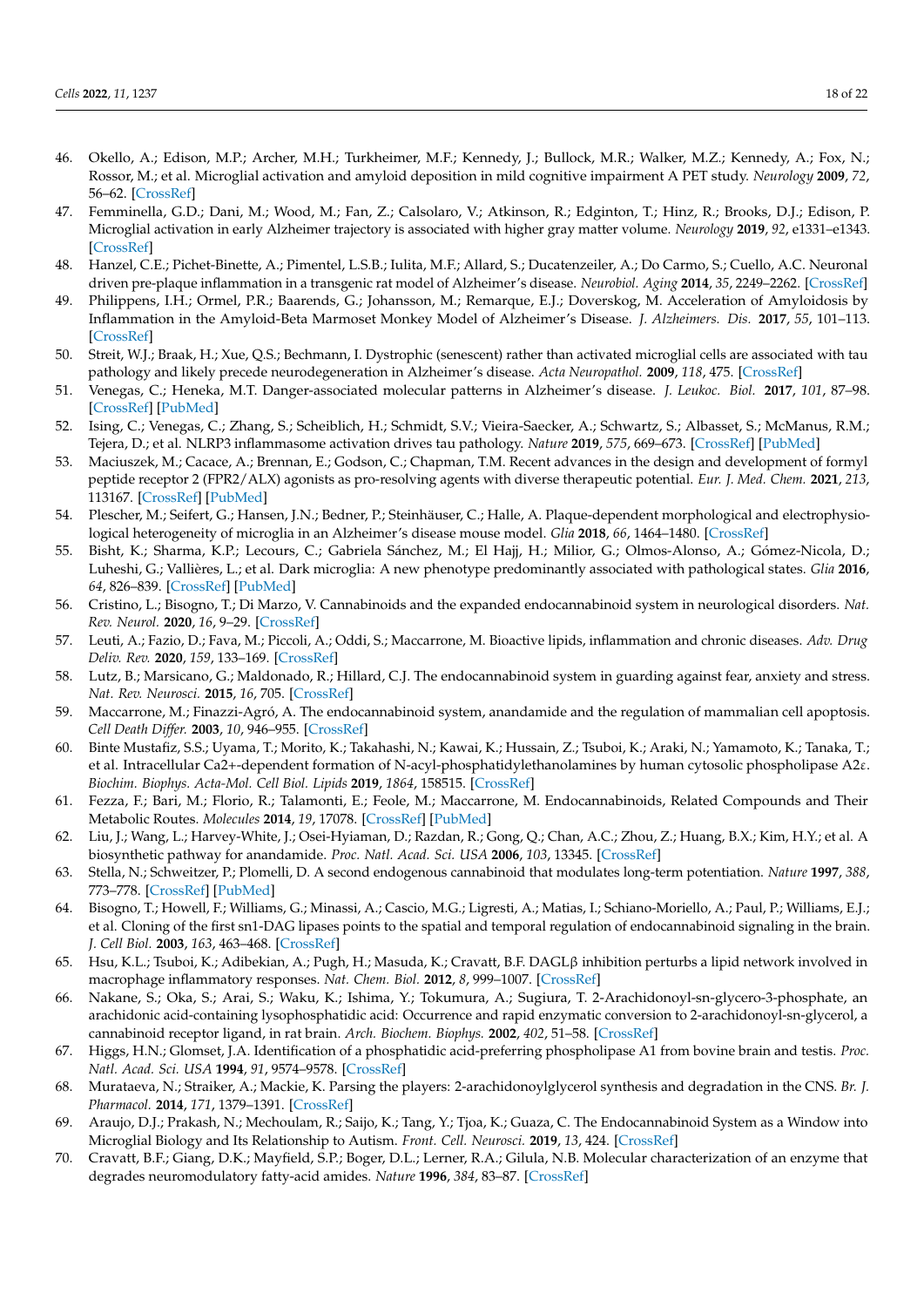- <span id="page-18-0"></span>71. Battista, N.; Di Tommaso, M.; Bari, M.; Maccarrone, M. The endocannabinoid system: An overview. *Front. Behav. Neurosci.* **2012**, *6*, 9. [\[CrossRef\]](http://doi.org/10.3389/fnbeh.2012.00009) [\[PubMed\]](http://www.ncbi.nlm.nih.gov/pubmed/22457644)
- <span id="page-18-1"></span>72. Kaczocha, M.; Haj-Dahmane, S. Mechanisms of endocannabinoid transport in the brain. *Br. J. Pharmacol.* **2021**. [\[CrossRef\]](http://doi.org/10.1111/bph.15469) [\[PubMed\]](http://www.ncbi.nlm.nih.gov/pubmed/33786823)
- <span id="page-18-2"></span>73. Kano, M.; Ohno-Shosaku, T.; Hashimotodani, Y.; Uchigashima, M.; Watanabe, M. Endocannabinoid-mediated control of synaptic transmission. *Physiol. Rev.* **2009**, *89*, 309–380. [\[CrossRef\]](http://doi.org/10.1152/physrev.00019.2008)
- <span id="page-18-3"></span>74. Blankman, J.L.; Simon, G.M.; Cravatt, B.F. A Comprehensive Profile of Brain Enzymes that Hydrolyze the Endocannabinoid 2-Arachidonoylglycerol. *Chem. Biol.* **2007**, *14*, 1347–1356. [\[CrossRef\]](http://doi.org/10.1016/j.chembiol.2007.11.006) [\[PubMed\]](http://www.ncbi.nlm.nih.gov/pubmed/18096503)
- <span id="page-18-4"></span>75. Valdeolivas, S.; Pazos, M.R.; Bisogno, T.; Piscitelli, F.; Iannotti, F.A.; Allarà, M.; Sagredo, O.; Di Marzo, V.; Fernández-Ruiz, J. The inhibition of 2-arachidonoyl-glycerol (2-AG) biosynthesis, rather than enhancing striatal damage, protects striatal neurons from malonate-induced death: A potential role of cyclooxygenase-2-dependent metabolism of 2-AG. *Cell Death Dis.* **2013**, *4*, e862. [\[CrossRef\]](http://doi.org/10.1038/cddis.2013.387)
- <span id="page-18-5"></span>76. Pertwee, R.G. Receptors and channels targeted by synthetic cannabinoid receptor agonists and antagonists. *Curr. Med. Chem.* **2010**, *17*, 1360–1381. [\[CrossRef\]](http://doi.org/10.2174/092986710790980050)
- <span id="page-18-6"></span>77. Duffy, S.S.; Hayes, J.P.; Fiore, N.T.; Moalem-Taylor, G. The cannabinoid system and microglia in health and disease. *Neuropharmacology* **2021**, *190*, 108555. [\[CrossRef\]](http://doi.org/10.1016/j.neuropharm.2021.108555)
- <span id="page-18-7"></span>78. Klein, T.W. Cannabinoid-based drugs as anti-inflammatory therapeutics. *Nat. Rev. Immunol.* **2005**, *5*, 400–411. [\[CrossRef\]](http://doi.org/10.1038/nri1602)
- <span id="page-18-8"></span>79. Ibsen, M.S.; Connor, M.; Glass, M. Cannabinoid CB1 and CB2 Receptor Signaling and Bias. *Cannabis Cannabinoid Res.* **2017**, *2*, 48. [\[CrossRef\]](http://doi.org/10.1089/can.2016.0037)
- <span id="page-18-9"></span>80. Connor, M.; Bagley, E.E.; Mitchell, V.A.; Ingram, S.L.; Christie, M.J.; Humphrey, P.P.A.; Vaughan, C.W. Cellular actions of somatostatin on rat periaqueductal grey neurons in vitro. *Br. J. Pharmacol.* **2004**, *142*, 1273. [\[CrossRef\]](http://doi.org/10.1038/sj.bjp.0705894)
- <span id="page-18-10"></span>81. Ativie, F.; Komorowska, J.A.; Beins, E.; Albayram, Ö.; Zimmer, T.; Zimmer, A.; Tejera, D.; Heneka, M.; Bilkei-Gorzo, A. Cannabinoid 1 Receptor Signaling on Hippocampal GABAergic Neurons Influences Microglial Activity. *Front. Mol. Neurosci.* **2018**, *11*, 295. [\[CrossRef\]](http://doi.org/10.3389/fnmol.2018.00295) [\[PubMed\]](http://www.ncbi.nlm.nih.gov/pubmed/30210289)
- <span id="page-18-11"></span>82. Tanaka, M.; Sackett, S.; Zhang, Y. Endocannabinoid Modulation of Microglial Phenotypes in Neuropathology. *Front. Neurol.* **2020**, *11*, 87. [\[CrossRef\]](http://doi.org/10.3389/fneur.2020.00087) [\[PubMed\]](http://www.ncbi.nlm.nih.gov/pubmed/32117037)
- 83. Scotter, E.L.; Abood, M.E.; Glass, M. The endocannabinoid system as a target for the treatment of neurodegenerative disease. *Br. J. Pharmacol.* **2010**, *160*, 480. [\[CrossRef\]](http://doi.org/10.1111/j.1476-5381.2010.00735.x) [\[PubMed\]](http://www.ncbi.nlm.nih.gov/pubmed/20590559)
- <span id="page-18-12"></span>84. Maccarrone, M.; Guzmán, M.; MacKie, K.; Doherty, P.; Harkany, T. Programming of neural cells by (endo)cannabinoids: From physiological rules to emerging therapies. *Nat. Rev. Neurosci.* **2014**, *15*, 786–801. [\[CrossRef\]](http://doi.org/10.1038/nrn3846)
- <span id="page-18-13"></span>85. Sappington, R.M.; Calkins, D.J. Contribution of TRPV1 to microglia-derived IL-6 and NFkappaB translocation with elevated hydrostatic pressure. *Investig. Ophthalmol. Vis. Sci.* **2008**, *49*, 3004–3017. [\[CrossRef\]](http://doi.org/10.1167/iovs.07-1355)
- <span id="page-18-22"></span>86. Schilling, J.; Kluge, A. Barriers to organizational learning: An integration of theory and research. *Int. J. Manag. Rev.* **2009**, *11*, 337–360. [\[CrossRef\]](http://doi.org/10.1111/j.1468-2370.2008.00242.x)
- <span id="page-18-21"></span>87. Miyake, T.; Shirakawa, H.; Nakagawa, T.; Kaneko, S. Activation of Mitochondrial Transient Receptor Potential Vanilloid 1 Channel Contributes to Microglial Migration. *Glia* **2015**, *63*, 1870–1882. [\[CrossRef\]](http://doi.org/10.1002/glia.22854)
- <span id="page-18-14"></span>88. Marrone, M.C.; Morabito, A.; Giustizieri, M.; Chiurchiù, V.; Leuti, A.; Mattioli, M.; Marinelli, S.; Riganti, L.; Lombardi, M.; Murana, E.; et al. TRPV1 channels are critical brain inflammation detectors and neuropathic pain biomarkers in mice. *Nat. Commun.* **2017**, *8*, 15292. [\[CrossRef\]](http://doi.org/10.1038/ncomms15292)
- <span id="page-18-15"></span>89. Friedman, D.; French, J.A.; Maccarrone, M. Safety, efficacy, and mechanisms of action of cannabinoids in neurological disorders. *Lancet. Neurol.* **2019**, *18*, 504–512. [\[CrossRef\]](http://doi.org/10.1016/S1474-4422(19)30032-8)
- <span id="page-18-16"></span>90. Mecha, M.; Carrillo-Salinas, F.J.; Feliú, A.; Mestre, L.; Guaza, C. Microglia activation states and cannabinoid system: Therapeutic implications. *Pharmacol. Ther.* **2016**, *166*, 40–55. [\[CrossRef\]](http://doi.org/10.1016/j.pharmthera.2016.06.011)
- <span id="page-18-17"></span>91. Cabral, G.A.; Harmon, K.N.; Carlisle, S.J. Cannabinoid-mediated inhibition of inducible nitric oxide production by rat microglial cells: Evidence for cb1 receptor participation. *Adv. Exp. Med. Biol.* **2001**, *493*, 207–214. [\[CrossRef\]](http://doi.org/10.1007/0-306-47611-8_24) [\[PubMed\]](http://www.ncbi.nlm.nih.gov/pubmed/11727767)
- <span id="page-18-18"></span>92. Cutando, L.; Busquets-Garcia, A.; Puighermanal, E.; Gomis-González, M.; Delgado-García, J.M.; Gruart, A.; Maldonado, R.; Ozaita, A. Microglial activation underlies cerebellar deficits produced by repeated cannabis exposure. *J. Clin. Investig.* **2013**, *123*, 2816–2831. [\[CrossRef\]](http://doi.org/10.1172/JCI67569)
- <span id="page-18-23"></span>93. Lou, Z.Y.; Cheng, J.; Wang, X.R.; Zhao, Y.F.; Gan, J.; Zhou, G.Y.; Liu, Z.G.; Xiao, B.G. The inhibition of CB1 receptor accelerates the onset and development of EAE possibly by regulating microglia/macrophages polarization. *J. Neuroimmunol.* **2018**, *317*, 37–44. [\[CrossRef\]](http://doi.org/10.1016/j.jneuroim.2018.02.001) [\[PubMed\]](http://www.ncbi.nlm.nih.gov/pubmed/29501084)
- <span id="page-18-19"></span>94. De Meij, J.; Alfanek, Z.; Morel, L.; Decoeur, F.; Leyrolle, Q.; Picard, K.; Carrier, M.; Aubert, A.; Séré, A.; Lucas, C.; et al. Microglial Cannabinoid Type 1 Receptor Regulates Brain Inflammation in a Sex-Specific Manner. *Cannabis Cannabinoid Res.* **2021**, *6*, 488–507. [\[CrossRef\]](http://doi.org/10.1089/can.2020.0170) [\[PubMed\]](http://www.ncbi.nlm.nih.gov/pubmed/34591647)
- <span id="page-18-20"></span>95. Benito, C.; Núñez, E.; Tolón, R.M.; Carrier, E.J.; Rábano, A.; Hillard, C.J.; Romero, J. Cannabinoid CB 2 Receptors and Fatty Acid Amide Hydrolase Are Selectively Overexpressed in Neuritic Plaque-Associated Glia in Alzheimer's Disease Brains. *J. Neurosci.* **2003**, *23*, 11136–11141. [\[CrossRef\]](http://doi.org/10.1523/JNEUROSCI.23-35-11136.2003)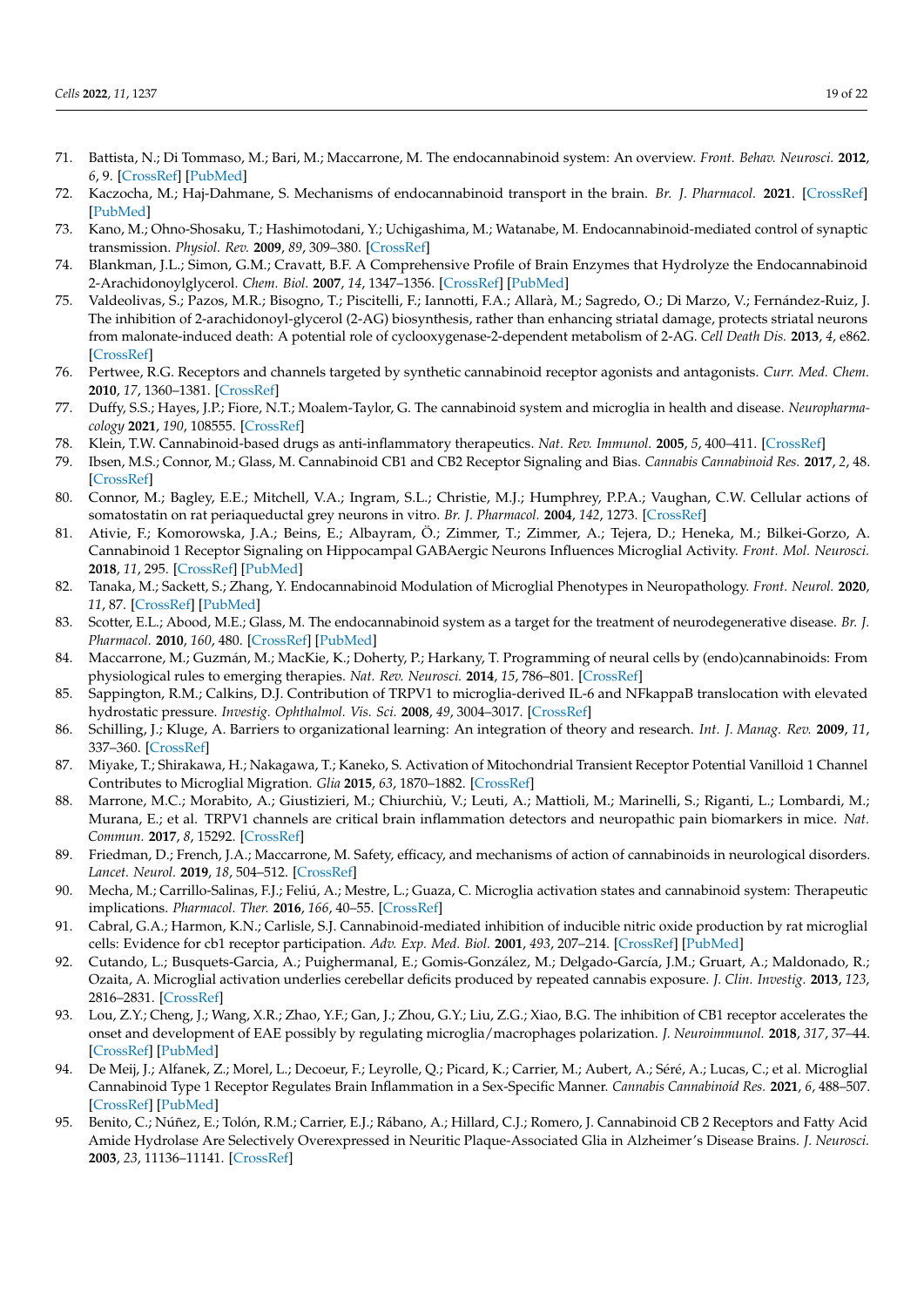- <span id="page-19-0"></span>96. Gómez-Gálvez, Y.; Palomo-Garo, C.; Fernández-Ruiz, J.; García, C. Potential of the cannabinoid CB(2) receptor as a pharmacological target against inflammation in Parkinson's disease. *Prog. Neuropsychopharmacol. Biol. Psychiatry* **2016**, *64*, 200–208. [\[CrossRef\]](http://doi.org/10.1016/j.pnpbp.2015.03.017) [\[PubMed\]](http://www.ncbi.nlm.nih.gov/pubmed/25863279)
- <span id="page-19-1"></span>97. Yiangou, Y.; Facer, P.; Durrenberger, P.; Chessell, I.P.; Naylor, A.; Bountra, C.; Banati, R.R.; Anand, P. COX-2, CB2 and P2X7immunoreactivities are increased in activated microglial cells/macrophages of multiple sclerosis and amyotrophic lateral sclerosis spinal cord. *BMC Neurol.* **2006**, *6*, 12. [\[CrossRef\]](http://doi.org/10.1186/1471-2377-6-12)
- <span id="page-19-2"></span>98. Mukhopadhyay, S.; Das, S.; Williams, E.A.; Moore, D.; Jones, J.D.; Zahm, D.S.; Ndengele, M.M.; Lechner, A.J.; Howlett, A.C. Lipopolysaccharide and cyclic AMP regulation of CB(2) cannabinoid receptor levels in rat brain and mouse RAW 264.7 macrophages. *J. Neuroimmunol.* **2006**, *181*, 82–92. [\[CrossRef\]](http://doi.org/10.1016/j.jneuroim.2006.08.002)
- <span id="page-19-3"></span>99. Bisogno, T.; Oddi, S.; Piccoli, A.; Fazio, D.; Maccarrone, M. Type-2 cannabinoid receptors in neurodegeneration. *Pharmacol. Res.* **2016**, *111*, 721–730. [\[CrossRef\]](http://doi.org/10.1016/j.phrs.2016.07.021)
- <span id="page-19-4"></span>100. Carrier, E.J.; Kearn, C.S.; Barkmeier, A.J.; Breese, N.M.; Yang, W.; Nithipatikom, K.; Pfister, S.L.; Campbell, W.B.; Hillard, C.J. Cultured Rat Microglial Cells Synthesize the Endocannabinoid 2-Arachidonylglycerol, Which Increases Proliferation via a CB 2 Receptor-Dependent Mechanism. *Mol. Pharmacol.* **2004**, *65*, 999–1007. [\[CrossRef\]](http://doi.org/10.1124/mol.65.4.999)
- <span id="page-19-5"></span>101. Ma, L.; Jia, J.; Liu, X.; Bai, F.; Wang, Q.; Xiong, L. Activation of murine microglial N9 cells is attenuated through cannabinoid receptor CB2 signaling. *Biochem. Biophys. Res. Commun.* **2015**, *458*, 92–97. [\[CrossRef\]](http://doi.org/10.1016/j.bbrc.2015.01.073) [\[PubMed\]](http://www.ncbi.nlm.nih.gov/pubmed/25637536)
- <span id="page-19-6"></span>102. Ramírez, B.G.; Blázquez, C.; del Pulgar, T.G.; Guzmán, M.; de Ceballos, M.L. Prevention of Alzheimer's Disease Pathology by Cannabinoids: Neuroprotection Mediated by Blockade of Microglial Activation. *J. Neurosci.* **2005**, *25*, 1904. [\[CrossRef\]](http://doi.org/10.1523/JNEUROSCI.4540-04.2005) [\[PubMed\]](http://www.ncbi.nlm.nih.gov/pubmed/15728830)
- <span id="page-19-20"></span>103. Ehrhart, J.; Obregon, D.; Mori, T.; Hou, H.; Sun, N.; Bai, Y.; Klein, T.; Fernandez, F.; Tan, J.; Shytle, D. Stimulation of cannabinoid receptor 2 (CB2) suppresses microglial activation. *J. Neuroinflammation* **2005**, *2*, 29. [\[CrossRef\]](http://doi.org/10.1186/1742-2094-2-29) [\[PubMed\]](http://www.ncbi.nlm.nih.gov/pubmed/16343349)
- <span id="page-19-21"></span>104. Malek, N.; Popiolek-Barczyk, K.; Mika, J.; Przewlocka, B.; Starowicz, K. Anandamide, Acting via CB2 Receptors, Alleviates LPS-Induced Neuroinflammation in Rat Primary Microglial Cultures. *Neural Plast.* **2015**, *2015*, 1–10. [\[CrossRef\]](http://doi.org/10.1155/2015/130639) [\[PubMed\]](http://www.ncbi.nlm.nih.gov/pubmed/26090232)
- <span id="page-19-22"></span>105. Correa, F.; Hernang Omez, M.; Mestre, L.; Lor, F.I.; Spagnolo, A.; Docagne, F.; Marzo, V.D.I.; Guaza, C. Anandamide Enhances IL-10 Production in Activated Microglia by Targeting CB 2 Receptors: Roles of ERK1/2, JNK, and NF-jB. *Glia* **2010**, *58*, 135–147. [\[CrossRef\]](http://doi.org/10.1002/glia.20907)
- <span id="page-19-7"></span>106. Hernangómez, M.; Mestre, L.; Correa, F.G.; Loría, F.; Mecha, M.; Iñigo, P.M.; Docagne, F.; Williams, R.O.; Borrell, J.; Guaza, C. CD200-CD200R1 interaction contributes to neuroprotective effects of anandamide on experimentally induced inflammation. *Glia* **2012**, *60*, 1437–1450. [\[CrossRef\]](http://doi.org/10.1002/glia.22366)
- <span id="page-19-8"></span>107. Zhang, Y.; Hou, B.; Liang, P.; Lu, X.; Wu, Y.; Zhang, X.; Fan, Y.; Liu, Y.; Chen, T.; Liu, W.; et al. ARTICLE OPEN TRPV1 channel mediates NLRP3 inflammasome-dependent neuroinflammation in microglia. *Cell Death Dis.* **2021**, *12*, 1159. [\[CrossRef\]](http://doi.org/10.1038/s41419-021-04450-9)
- <span id="page-19-9"></span>108. Park, E.S.; Kim, S.R.; Jin, B.K. Transient receptor potential vanilloid subtype 1 contributes to mesencephalic dopaminergic neuronal survival by inhibiting microglia-originated oxidative stress. *Brain Res. Bull.* **2012**, *89*, 92–96. [\[CrossRef\]](http://doi.org/10.1016/j.brainresbull.2012.07.001)
- <span id="page-19-10"></span>109. Stella, N. Cannabinoid and cannabinoid-like receptors in microglia, astrocytes, and astrocytomas. *Glia* **2010**, *58*, 1017–1030. [\[CrossRef\]](http://doi.org/10.1002/glia.20983)
- <span id="page-19-11"></span>110. Walter, L.; Franklin, A.; Witting, A.; Wade, C.; Xie, Y.; Kunos, G.; Mackie, K.; Stella, N. Nonpsychotropic Cannabinoid Receptors Regulate Microglial Cell Migration. *J. Neurosci.* **2003**, *23*, 1398–1405. [\[CrossRef\]](http://doi.org/10.1523/JNEUROSCI.23-04-01398.2003)
- <span id="page-19-12"></span>111. Muccioli, G.G.; Xu, C.; Odah, E.; Cudaback, E.; Cisneros, J.A.; Lambert, D.M.; Rodríguez, M.L.L.; Bajjalieh, S.; Stella, N. Identification of a novel endocannabinoid-hydrolyzing enzyme expressed by microglial cells. *J. Neurosci.* **2007**, *27*, 2883–2889. [\[CrossRef\]](http://doi.org/10.1523/JNEUROSCI.4830-06.2007)
- <span id="page-19-13"></span>112. Makara, J.K.; Mor, M.; Fegley, D.; Szabó, S.I.; Kathuria, S.; Astarita, G.; Duranti, A.; Tontini, A.; Tarzia, G.; Rivara, S.; et al. Selective inhibition of 2-AG hydrolysis enhances endocannabinoid signaling in hippocampus. *Nat. Neurosci.* **2005**, *8*, 1139–1141. [\[CrossRef\]](http://doi.org/10.1038/nn1521)
- <span id="page-19-14"></span>113. Fernández-Suárez, D.; Celorrio, M.; Riezu-Boj, J.I.; Ugarte, A.; Pacheco, R.; González, H.; Oyarzabal, J.; Hillard, C.J.; Franco, R.; Aymerich, M.S. The monoacylglycerol lipase inhibitor JZL184 is neuroprotective and alters glial cell phenotype in the chronic MPTP mouse model. *Neurobiol. Aging* **2014**, *35*, 2603–2616. [\[CrossRef\]](http://doi.org/10.1016/j.neurobiolaging.2014.05.021) [\[PubMed\]](http://www.ncbi.nlm.nih.gov/pubmed/24973119)
- <span id="page-19-15"></span>114. Mecha, M.; Yanguas-Casás, N.; Feliú, A.; Mestre, L.; Carrillo-Salinas, F.; Azcoitia, I.; Yong, V.W.; Guaza, C. The endocannabinoid 2-AG enhances spontaneous remyelination by targeting microglia. *Brain. Behav. Immun.* **2019**, *77*, 110–126. [\[CrossRef\]](http://doi.org/10.1016/j.bbi.2018.12.013) [\[PubMed\]](http://www.ncbi.nlm.nih.gov/pubmed/30582962)
- <span id="page-19-16"></span>115. Bernal-Chico, A.; Canedo, M.; Manterola, A.; Victoria Sánchez-Gómez, M.; Pérez-Samartín, A.; Rodríguez-Puertas, R.; Matute, C.; Mato, S. Blockade of monoacylglycerol lipase inhibits oligodendrocyte excitotoxicity and prevents demyelination in vivo. *Glia* **2015**, *63*, 163–176. [\[CrossRef\]](http://doi.org/10.1002/glia.22742) [\[PubMed\]](http://www.ncbi.nlm.nih.gov/pubmed/25130621)
- <span id="page-19-17"></span>116. Nomura, D.K.; Morrison, B.E.; Blankman, J.L.; Long, J.Z.; Kinsey, S.G.; Marcondes, M.C.G.; Ward, A.M.; Hahn, Y.K.; Lichtman, A.H.; Conti, B.; et al. Endocannabinoid hydrolysis generates brain prostaglandins that promote neuroinflammation. *Science* **2011**, *334*, 809–813. [\[CrossRef\]](http://doi.org/10.1126/science.1209200)
- <span id="page-19-18"></span>117. Zhu, D.; Gao, F.; Chen, C.; Zhang, Y.; Liu, Q.-S. Endocannabinoid Metabolism and Traumatic Brain Injury. *Cells* **2021**, *10*, 2979. [\[CrossRef\]](http://doi.org/10.3390/cells10112979)
- <span id="page-19-19"></span>118. Tchantchou, F.; Tucker, L.B.; Fu, A.H.; Bluett, R.J.; McCabe, J.T.; Patel, S.; Zhang, Y. The fatty acid amide hydrolase inhibitor PF-3845 promotes neuronal survival, attenuates inflammation and improves functional recovery in mice with traumatic brain injury. *Neuropharmacology* **2014**, *85*, 427–439. [\[CrossRef\]](http://doi.org/10.1016/j.neuropharm.2014.06.006)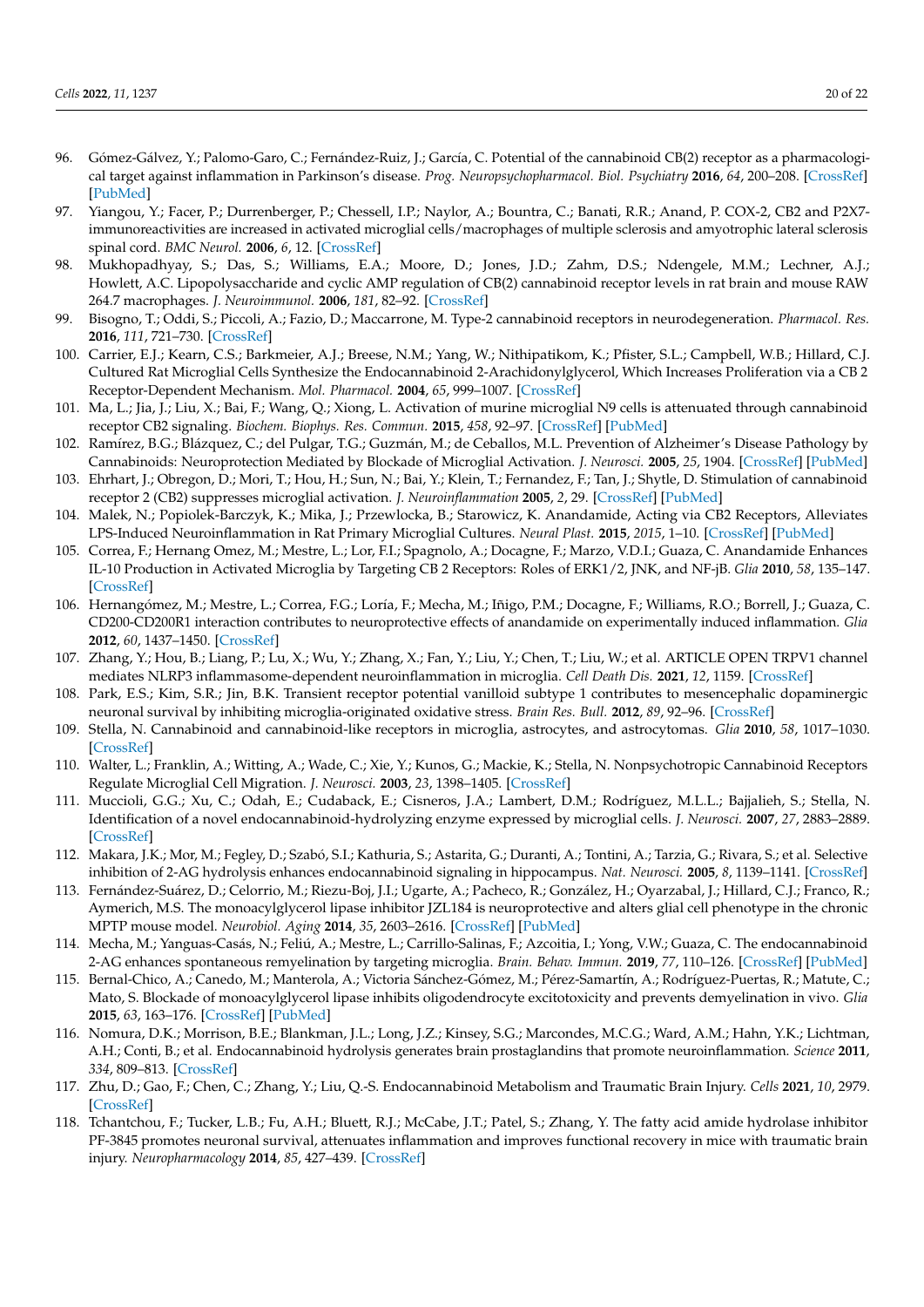- <span id="page-20-0"></span>119. Rivera, P.; Fernández-Arjona, M.d.M.; Silva-Peña, D.; Blanco, E.; Vargas, A.; López-Ávalos, M.D.; Grondona, J.M.; Serrano, A.; Pavón, F.J.; Rodríguez de Fonseca, F.; et al. Pharmacological blockade of fatty acid amide hydrolase (FAAH) by URB597 improves memory and changes the phenotype of hippocampal microglia despite ethanol exposure. *Biochem. Pharmacol.* **2018**, *157*, 244–257. [\[CrossRef\]](http://doi.org/10.1016/j.bcp.2018.08.005)
- <span id="page-20-1"></span>120. Ativie, F.; Albayram, O.; Bach, K.; Pradier, B.; Zimmer, A.; Bilkei-Gorzo, A. Enhanced microglial activity in FAAH−/<sup>−</sup> animals. *Life Sci.* **2015**, *138*, 52–56. [\[CrossRef\]](http://doi.org/10.1016/j.lfs.2014.12.016)
- <span id="page-20-2"></span>121. Murphy, N.; Cowley, T.R.; Blau, C.W.; Dempsey, C.N.; Noonan, J.; Gowran, A.; Tanveer, R.; Olango, W.M.; Finn, D.P.; Campbell, V.A.; et al. The fatty acid amide hydrolase inhibitor URB597 exerts anti-inflammatory effects in hippocampus of aged rats and restores an age-related deficit in long-term potentiation. *J. Neuroinflammation* **2012**, *9*, 79. [\[CrossRef\]](http://doi.org/10.1186/1742-2094-9-79) [\[PubMed\]](http://www.ncbi.nlm.nih.gov/pubmed/22537429)
- <span id="page-20-3"></span>122. Tham, C.-S.; Whitaker, J.; Luo, L.; Webb, M. Inhibition of microglial fatty acid amide hydrolase modulates LPS stimulated release of inflammatory mediators. *FEBS Lett.* **2007**, *581*, 2899–2904. [\[CrossRef\]](http://doi.org/10.1016/j.febslet.2007.05.037)
- <span id="page-20-4"></span>123. Tanaka, M.; Yagyu, K.; Sackett, S.; Zhang, Y. Anti-Inflammatory Effects by Pharmacological Inhibition or Knockdown of Fatty Acid Amide Hydrolase in BV2 Microglial Cells. *Cells* **2019**, *8*, 491. [\[CrossRef\]](http://doi.org/10.3390/cells8050491) [\[PubMed\]](http://www.ncbi.nlm.nih.gov/pubmed/31121907)
- <span id="page-20-5"></span>124. Grieco, M.; De Caris, M.G.; Maggi, E.; Armeli, F.; Coccurello, R.; Bisogno, T.; D'Erme, M.; Maccarrone, M.; Mancini, P.; Businaro, R. Fatty Acid Amide Hydrolase (FAAH) Inhibition Modulates Amyloid-Beta-Induced Microglia Polarization. *Int. J. Mol. Sci.* **2021**, *22*, 7711. [\[CrossRef\]](http://doi.org/10.3390/ijms22147711)
- <span id="page-20-6"></span>125. Schmöle, A.-C.; Lundt, R.; Gennequin, B.; Schrage, H.; Beins, E.; Krämer, A.; Zimmer, T.; Limmer, A.; Zimmer, A.; Otte, D.-M. Expression Analysis of CB2-GFP BAC Transgenic Mice. *PLoS ONE* **2015**, *10*, e0138986. [\[CrossRef\]](http://doi.org/10.1371/journal.pone.0138986)
- <span id="page-20-7"></span>126. Martín-Moreno, A.M.; Brera, B.; Spuch, C.; Carro, E.; García-García, L.; Delgado, M.; Pozo, M.A.; Innamorato, N.G.; Cuadrado, A.; de Ceballos, M.L. Prolonged oral cannabinoid administration prevents neuroinflammation, lowers β-amyloid levels and improves cognitive performance in Tg APP 2576 mice. *J. Neuroinflammation* **2012**, *9*, 8. [\[CrossRef\]](http://doi.org/10.1186/1742-2094-9-8)
- <span id="page-20-8"></span>127. Lu, J.; Zhou, W.; Dou, F.; Wang, C.; Yu, Z. TRPV1 sustains microglial metabolic reprogramming in Alzheimer's disease. *EMBO Rep.* **2021**, *22*, e52013. [\[CrossRef\]](http://doi.org/10.15252/embr.202052013)
- <span id="page-20-9"></span>128. Wang, C.; Huang, W.; Lu, J.; Chen, H.; Yu, Z. TRPV1-Mediated Microglial Autophagy Attenuates Alzheimer's Disease-Associated Pathology and Cognitive Decline. *Front. Pharmacol.* **2022**, *12*, 763866. [\[CrossRef\]](http://doi.org/10.3389/fphar.2021.763866)
- <span id="page-20-10"></span>129. Pihlaja, R.; Takkinen, J.; Eskola, O.; Vasara, J.; López-Picón, F.R.; Haaparanta-Solin, M.; Rinne, J.O. Monoacylglycerol lipase inhibitor JZL184 reduces neuroinflammatory response in APdE9 mice and in adult mouse glial cells. *J. Neuroinflammation* **2015**, *12*, 81. [\[CrossRef\]](http://doi.org/10.1186/s12974-015-0305-9)
- <span id="page-20-11"></span>130. Braak, H.; Braak, E. Neuropathological stageing of Alzheimer-related changes. *Acta Neuropathol.* **1991**, *82*, 239–259. [\[CrossRef\]](http://doi.org/10.1007/BF00308809)
- <span id="page-20-12"></span>131. Farkas, S.; Nagy, K.; Palkovits, M.; Kovács, G.G.; Jia, Z.; Donohue, S.; Pike, V.; Halldin, C.; Máthé, D.; Harkany, T.; et al. [125I]SD-7015 reveals fine modalities of CB1 cannabinoid receptor density in the prefrontal cortex during progression of Alzheimer's disease. *Neurochem. Int.* **2012**, *60*, 286–291. [\[CrossRef\]](http://doi.org/10.1016/j.neuint.2011.11.004) [\[PubMed\]](http://www.ncbi.nlm.nih.gov/pubmed/22222721)
- <span id="page-20-13"></span>132. Manuel, I.; Lombardero, L.; LaFerla, F.M.; Giménez-Llort, L.; Rodríguez-Puertas, R. Activity of muscarinic, galanin and cannabinoid receptors in the prodromal and advanced stages in the triple transgenic mice model of Alzheimer's disease. *Neuroscience* **2016**, *329*, 284–293. [\[CrossRef\]](http://doi.org/10.1016/j.neuroscience.2016.05.012) [\[PubMed\]](http://www.ncbi.nlm.nih.gov/pubmed/27223629)
- <span id="page-20-14"></span>133. Solas, M.; Francis, P.T.; Franco, R.; Ramirez, M.J. CB2 receptor and amyloid pathology in frontal cortex of Alzheimer's disease patients. *Neurobiol. Aging* **2013**, *34*, 805–808. [\[CrossRef\]](http://doi.org/10.1016/j.neurobiolaging.2012.06.005) [\[PubMed\]](http://www.ncbi.nlm.nih.gov/pubmed/22763024)
- <span id="page-20-15"></span>134. Westlake, T.M.; Howlett, A.C.; Bonner, T.I.; Matsuda, L.A.; Herkenham, M. Cannabinoid receptor binding and messenger RNA expression in human brain: An in vitro receptor autoradiography and in situ hybridization histochemistry study of normal aged and Alzheimer's brains. *Neuroscience* **1994**, *63*, 637–652. [\[CrossRef\]](http://doi.org/10.1016/0306-4522(94)90511-8)
- <span id="page-20-16"></span>135. Mulder, J.; Zilberter, M.; Pasquaré, S.J.; Alpár, A.; Schulte, G.; Ferreira, S.G.; Köfalvi, A.; Martín-Moreno, A.M.; Keimpema, E.; Tanila, H.; et al. Molecular reorganization of endocannabinoid signalling in Alzheimer's disease. *Brain* **2011**, *134*, 1041–1060. [\[CrossRef\]](http://doi.org/10.1093/brain/awr046) [\[PubMed\]](http://www.ncbi.nlm.nih.gov/pubmed/21459826)
- <span id="page-20-17"></span>136. Halleskog, C.; Mulder, J.; Dahlström, J.; Mackie, K.; Hortobágyi, T.; Tanila, H.; Puli, L.K.; Färber, K.; Harkany, T.; Schulte, G. WNT Signaling in Activated Microglia Is Proinflammatory. *Glia* **2011**, *59*, 119–131. [\[CrossRef\]](http://doi.org/10.1002/glia.21081) [\[PubMed\]](http://www.ncbi.nlm.nih.gov/pubmed/20967887)
- <span id="page-20-18"></span>137. Pascual, A.C.; Martín-Moreno, A.M.; Giusto, N.M.; de Ceballos, M.L.; Pasquaré, S.J. Normal aging in rats and pathological aging in human Alzheimer's disease decrease FAAH activity: Modulation by cannabinoid agonists. *Exp. Gerontol.* **2014**, *60*, 92–99. [\[CrossRef\]](http://doi.org/10.1016/j.exger.2014.10.011)
- <span id="page-20-19"></span>138. Lee, Y.-J.; Bae Han, S.; Nam, S.-Y.; Oh, K.-W.; Tae Hong, J. Inflammation and Alzheimer's Disease. *Arch Pharm Res* **2010**, *33*, 1539–1556. [\[CrossRef\]](http://doi.org/10.1007/s12272-010-1006-7)
- <span id="page-20-20"></span>139. Farooqui, A.A.; Liss, L.; Horrocks, L.A. Neurochemical aspects of Alzheimer's disease: Involvement of membrane phospholipids. *Metab. Brain Dis.* **1988**, *3*, 19–35. [\[CrossRef\]](http://doi.org/10.1007/BF01001351)
- <span id="page-20-21"></span>140. Grünblatt, E.; Bartl, J.; Zehetmayer, S.; Ringel, T.M.; Bauer, P.; Riederer, P.; Jacob, C.P. Gene expression as peripheral biomarkers for sporadic Alzheimer's disease. *J. Alzheimers. Dis.* **2009**, *16*, 627–634. [\[CrossRef\]](http://doi.org/10.3233/JAD-2009-0996)
- <span id="page-20-22"></span>141. D'Addario, C.; Di Francesco, A.; Pucci, M.; Finazzi Agrò, A.; MacCarrone, M. Epigenetic mechanisms and endocannabinoid signalling. *FEBS J.* **2013**, *280*, 1905–1917. [\[CrossRef\]](http://doi.org/10.1111/febs.12125) [\[PubMed\]](http://www.ncbi.nlm.nih.gov/pubmed/23305292)
- <span id="page-20-23"></span>142. Chiurchiù, V.; Scipioni, L.; Arosio, B.; Mari, D.; Oddi, S.; Maccarrone, M.; Grimm, W. Anti-Inflammatory Effects of Fatty Acid Amide Hydrolase Inhibition in Monocytes/Macrophages from Alzheimer's Disease Patients. *Biomolecules* **2021**, *11*, 502. [\[CrossRef\]](http://doi.org/10.3390/biom11040502) [\[PubMed\]](http://www.ncbi.nlm.nih.gov/pubmed/33810505)